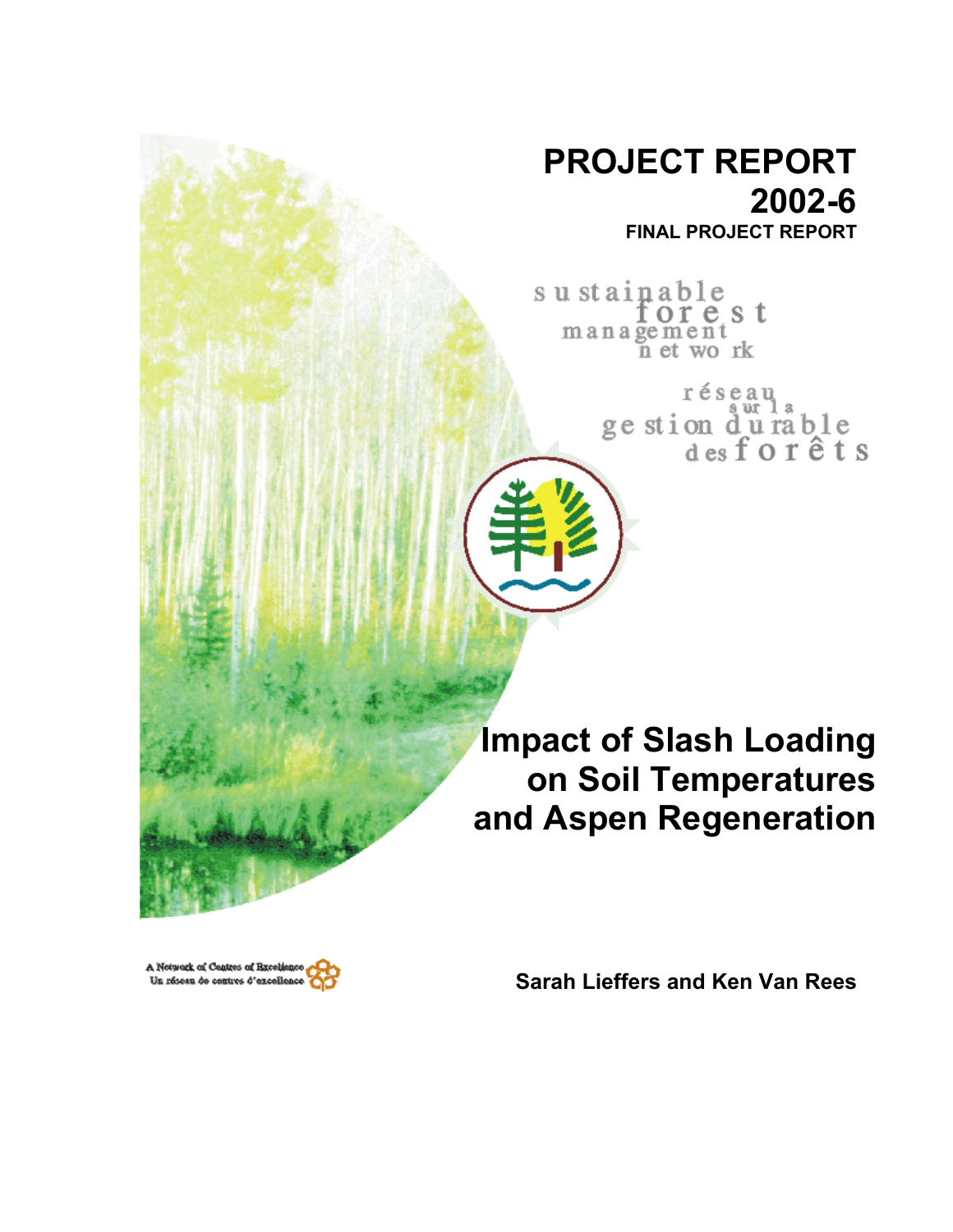For copies of this or other SFM publications contact:

Sustainable Forest Management Network G208 Biological Sciences Building University of Alberta Edmonton, Alberta, T6G 2E9 Ph: (780) 492 6659 Fax: (780) 492 8160 http://www.ualberta.ca/sfm

ISBN 1-55261-164-7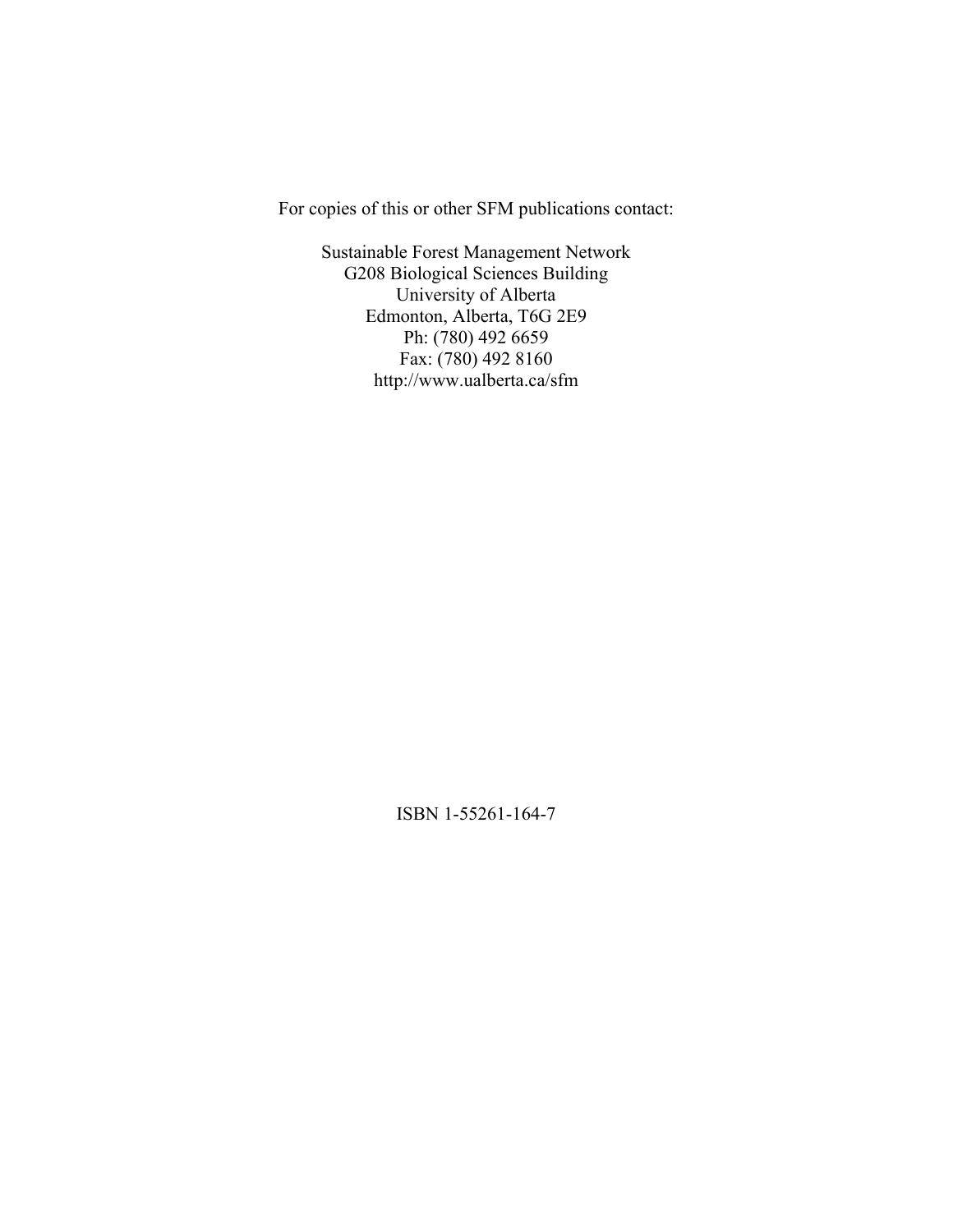# **Impact of Slash Loading on Soil Temperatures and Aspen Regeneration**

**Sarah Lieffers and Ken Van Rees**  Department of Soil Science

51 Campus Drive University of Saskatchewan Saskatoon, SK S7N 5A8

**May 2002**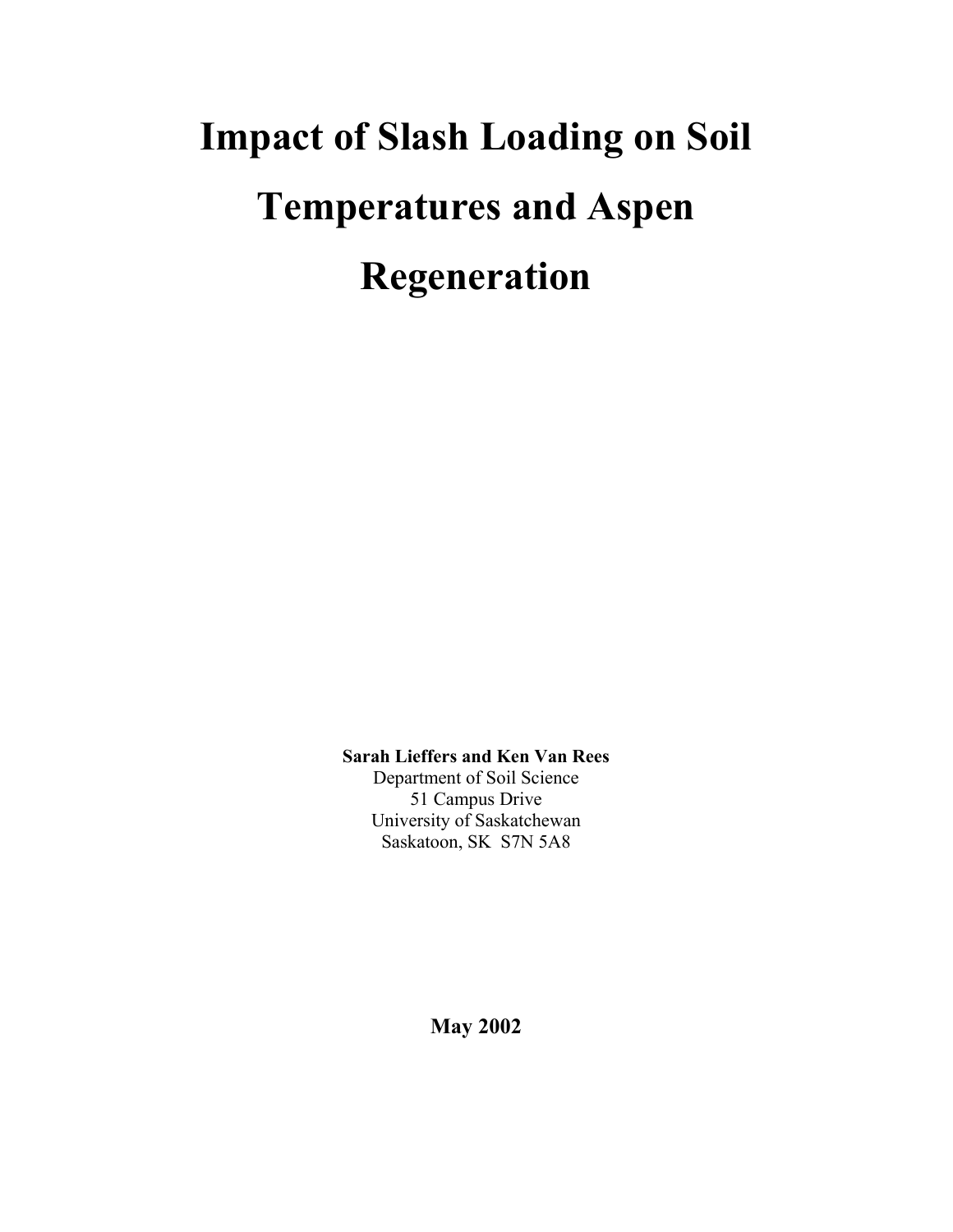# **ABSTRACT**

Natural regeneration is the primary method used to restock trembling aspen (*Populus tremuloides* Michx.) cutblocks and the effects controlling this regeneration are increasingly becoming areas of both interest and concern to the forest industry. Harvest operations in Manitoba require that all coarse woody debris or "slash" be left and distributed in cutblocks, which significantly affects soil surface conditions by potentially altering soil temperatures and thus aspen suckering. The objective of this study was to investigate the relationships between slash loading and soil temperatures and the implications for harvest operations.

Initiation of aspen suckers in the Duck Mountain ecoregion seems to occur mainly from parental roots located in the LFH layer. In winter cutblocks, the mean depth to sucker initiation from the parent root was only  $4.6 + 2.4$  cm. In the summer cutblocks, the mean depth to sucker initiation occurred at  $3.4 \pm 2.1$  cm. Although there was some variability in depth to suckering, the suckering consistently occurred from within the LFH layer and at a relatively shallow position within the soil profile. This shallow depth to sucker initiation has important implications for harvest operations using heavy machinery especially those occurring during the summer season.

In order to examine the effects of slash loading on soil temperature, soil temperature probes were installed under three levels of slash in winter cutblocks [no slash  $(0 - 5 \text{ kg m}^2)$ , moderate slash  $(5 - 30 \text{ kg m}^2)$ , and heavy slash  $(30 - 110 \text{ kg m}^2)$ ] and four levels of slash in summer cutblocks [no slash  $(0 - 5 \text{ kg m}^2)$ , moderate slash  $(5 - 15 \text{ m})$ kg m<sup>-2</sup>), heavy slash (15 – 30 kg m<sup>-2</sup>) and very heavy slash (30 – 80 kg m<sup>-2</sup>)]. Daily mean soil temperatures during the growing season were significantly lower under higher levels of slash. Higher amounts of slash also significantly shortened the length of the growing season and the number of hours each day where soil temperatures reached 15  $\degree \text{C}$ (minimum soil temperature required for aspen suckering to thrive). Increased levels of slash loading also decreased the number of suckers produced, the leaf area index and the sucker volume. Although the summer cutblocks had lower amounts of slash loading, the negative effects of increased slash loading occurred at lower levels than in the winter cutblocks. Moderate levels of slash in summer cutblocks, and heavy levels of slash in winter cutblocks limit aspen sucker growth and production.

The extent of slash loading across both winter and summer cutblocks in the Duck Mountain ecoregion was determined using two line intercept methods. The winter cutblocks had a significantly higher amount of slash (ranging from 6.74 to 10.42 kg  $m<sup>2</sup>$ ), than the summer cutblocks (which ranged from 4.58 to 6.96 kg  $m<sup>-2</sup>$ ). The mean amount of slash found in winter cutblocks corresponds with the moderate slash loading category which was found to have some effect on soil temperatures but little effect on aspen regeneration. The mean amount of slash found in the summer cutblocks also corresponded to the moderate slash loading category; however, moderate levels of slash in summer cutblocks did significantly decrease both soil temperatures and aspen regeneration.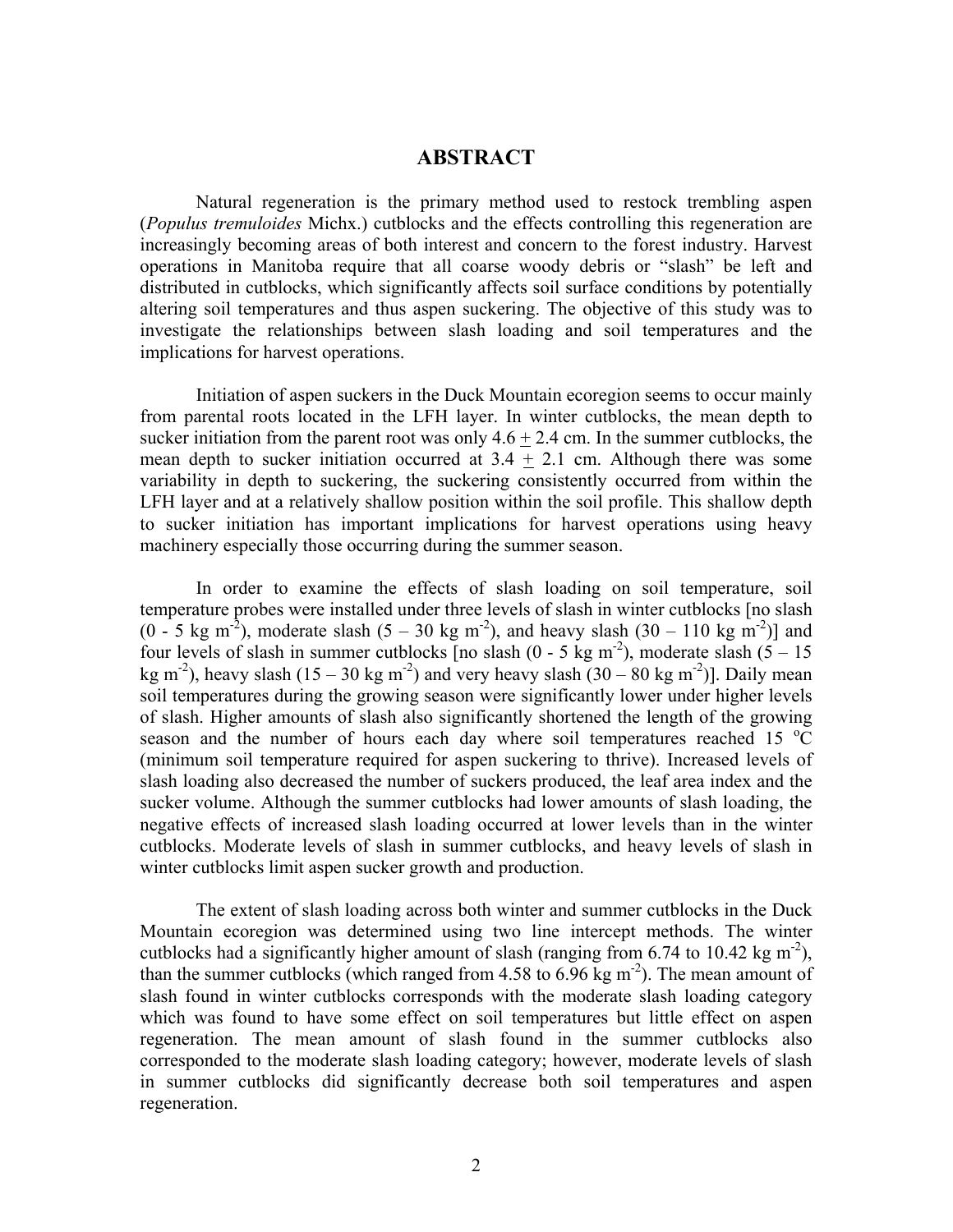Extensive aspen sucker production within the first few years of regeneration is essential in order to ensure that a healthy stand is produced. Ensuring that slash is distributed evenly in cutblocks may decrease the negative effect on aspen suckers and on aspen root systems. Harvest operators should avoid creating high levels of slash in winter cutblocks and moderate levels of slash in summer cutblocks. The use of a visual slash loading guide for harvest operators is recommended in order to prevent the occurrence of slash loads with detrimental effects.

Since increasing amounts of slash also effectively dampen the daily temperature cycle, this was thought to have some effect on aspen suckering. A growth chamber study was conducted examining the effects of diurnal temperature variation on aspen sucker initiation and initial production. Using field temperature data as a guideline, three temperature conditions were established: 15  $^{\circ}$ C daily mean with no diurnal fluctuation, 15<sup>o</sup>C daily mean with 1.5<sup>o</sup>C diurnal fluctuation, and 15<sup>o</sup>C daily mean with 3.5<sup>o</sup>C diurnal fluctuation. After aspen root pieces were grown in the growth chambers under the conditions listed above for an eight week growth period, analysis of the data indicated that there was no significant difference on aspen sucker production between any of the treatments. This indicates that although slash loading does cause a dampening effect on diurnal temperatures, this dampening in the amplitude of the daily temperature may not be the reason for the decrease in sucker production associated with increased levels of slash loading.

# **ACKNOWLEDGEMENTS**

 Thanks to the Sustainable Forest Management Network (National Centres of Excellence) and the Natural Science and Engineering Research Council of Canada for the funding for this project. Thanks to the staff at Louisiana Pacific in Swan River, especially Margaret Donnelly, Vern Bauman, Ken Broughton, and Donna Grassia, for all their assistance, patience, and advice. Thanks to Doug Jackson, Blair Bailey, Ryan Hangs, Rick Block, and Mick Bock for all of their assistance in both the field and the lab.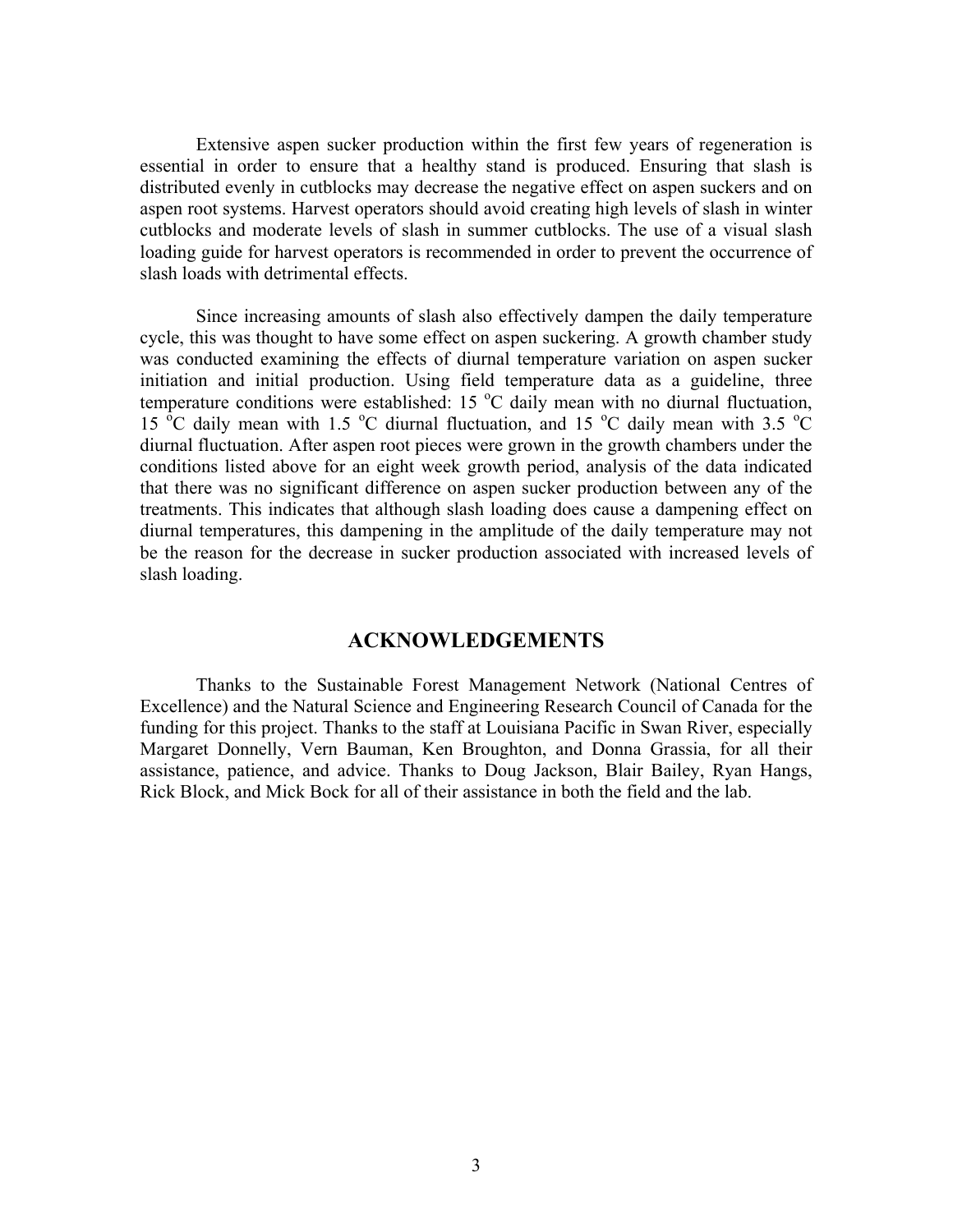#### **INTRODUCTION**

 Trembling aspen (*Populus tremuloides* Michx.) thrives in a broad range of climatic conditions and occurs across the North American continent. In Canada, trembling aspen is the commercially important hardwood tree species. However, the area where trembling aspen grows large enough to be commercially important only occurs in a large band across the prairie provinces (Peterson and Peterson 1992). The areas of harvestable wood are broken up into several forest management land use areas managed by different companies. Louisiana-Pacific Canada (L-P) harvests 900, 000 m<sup>3</sup> of wood each year from FML #3 in the Duck Mountain ecoregion of west central Manitoba for the production of oriented strand board (OSB). The majority of the wood harvested in this FML is trembling aspen. As with many other companies harvesting aspen, successful regeneration of productive aspen forests is an area of concern.

Because of the strong pioneering capability of aspen and its ability to regenerate asexually, natural regeneration is the primary method incorporated to regenerate these hardwood forests after clear cutting. Several factors control the asexual reproduction of aspen, that is, the suckering quantity and quality. The two main factors known to control aspen suckering are apical dominance and soil temperature. When mature trees are cut, apical dominance is removed and soil temperature becomes the fundamental factor controlling aspen regeneration. Any changes in soil temperature will affect the ability of aspen clones to produce a sustainable amount of suckers from their root system. Soil surface conditions can significantly affect soil temperature and soil temperature fluxes. Harvesting methods have the potential to alter soil temperature and thus aspen suckering. To ensure the reproduction of productive forests, harvest operations must be considered in terms of their ability to alter the soil surface.

 Present operations in the Duck Mountain ecoregion are predominantly tree length harvest operations with delimbing occurring at the stump. As trees are cut and prepared for transport from the cutblock, tree tops, branches and other course woody debris are distributed throughout the cutblock according to the feller buncher cutting pattern. The amount of slash left after harvest operations is an area of great interest for companies such as L-P since slash may alter aspen reproduction in both softwood stands and hardwood stands (Steneker 1976; McInnis and Roberts 1995; Bella 1986; Navratil 1996). In addition, as of May 1, 1993, Manitoba Natural Resources Forestry Branch has put into place a policy which requires that slash be spread out in the cutblock. Furthermore, this policy also prohibits the incidence of landing areas with roadside debris piles. Consequently, there is an increasing awareness and concern regarding the severity of effects of slash and slash distribution on forest renewal. Although several authors have individually addressed the issues of slash cover, aspen reproduction and soil temperature, no previous studies have been done which quantify the effects of different levels of slash loading on soil temperatures and on aspen suckering.

The influence of slash loading on soil temperatures in the Duck Mountain ecoregion is of great concern for the production of healthy hardwood forests. This project attempts to clarify the effects of slash loading on soil temperature and aspen regeneration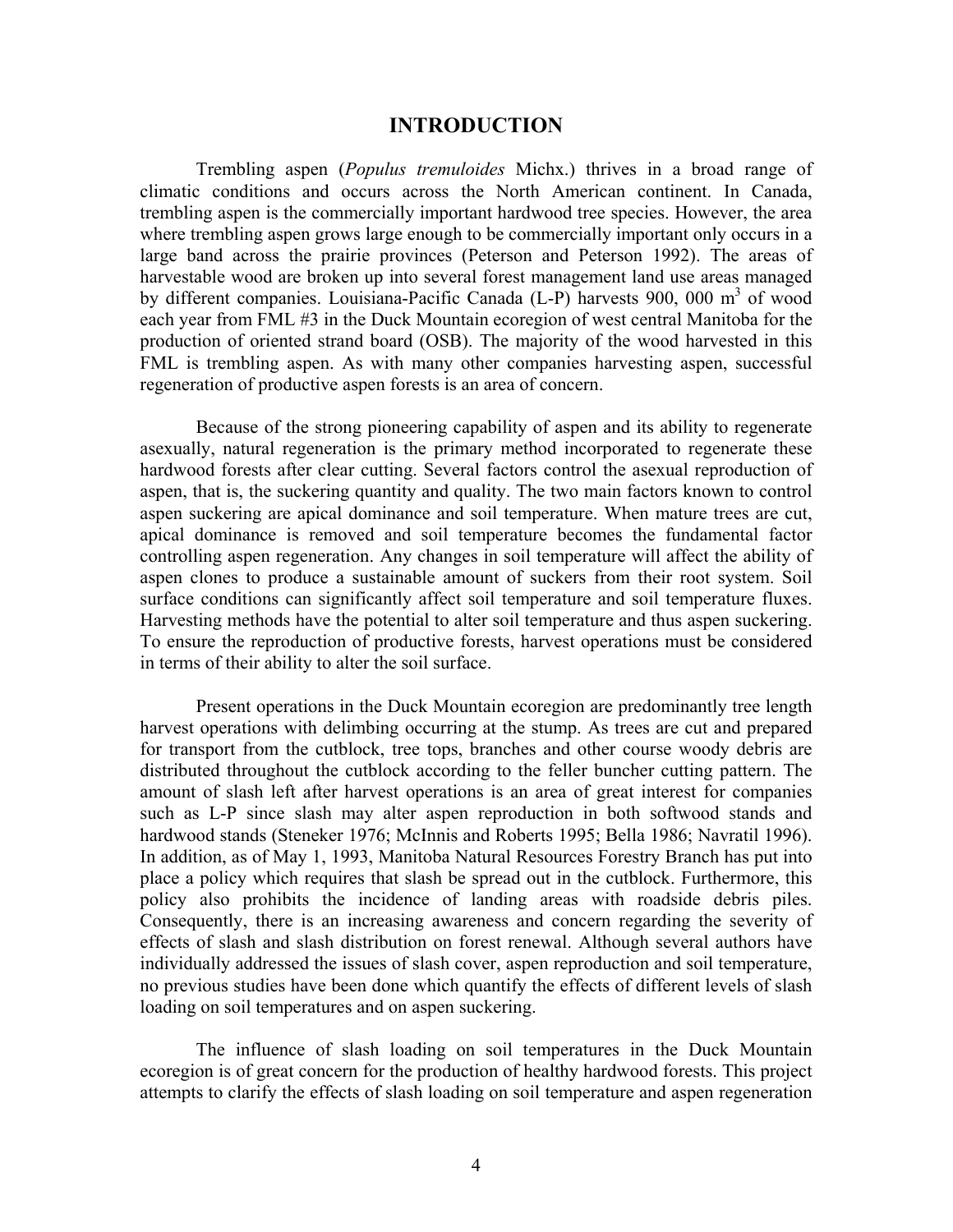in the Duck Mountain ecoregion by investigating several important relationships. The study objectives are: (1) examine the relationships between slash loading and soil temperatures, (2) examine the relationship between slash loading and aspen regeneration, (3) examine the relationship between slash loading and the pattern of sucker initiation, and (4) examine the effects of diurnal temperature fluctuation on aspen suckering potential.

## **MATERIALS AND METHODS**

#### **Study Area**

The study area was located in the Duck Mountain ecoregion of west-central Manitoba  $(57^{\circ}02^{\circ} - 57^{\circ}48^{\circ})$  north and  $350^{\circ} - 385^{\circ}$  east). The forests of this area are predominantly deciduous with mixed deciduous and coniferous forests at higher elevations. The lower elevations of the Duck Mountain ecoregion (300-400 m) predominantly consist of Chernozemic soils while soils at higher elevations (400-700 m) are largely composed of Gray Luvisolic soils (Zoladeski et al. 1995).

The Duck Mountain ecoregion consists largely of hardwood stands at the lower elevations and some conifer dominated stands at the higher elevations. Tree length harvesting is the conventional harvest operation used in this FML, resulting in the slash being retained on site and distributed according to the feller-buncher pattern. According to policies implemented in Timber Sale Agreements, made between L-P and timber operators, all logging debris must be distributed so that it lays as close to the ground as possible and no roadside debris piles or in-bush debris piles are permitted. Harvest operations in FML #3 occur during both winter and summer seasons.

In order to examine the effects of slash loading on soil temperature regimes, aspen regeneration, and depth to sucker initiation twelve newly harvested hardwood cutblocks located within FML #3 were chosen for sample study areas. Six of these cutblocks were harvested during the winter season while the other six were harvested during the summer season. Before harvesting, all 12 of these cutblocks were composed of mature, well stocked, aspen dominated stands (Table 1).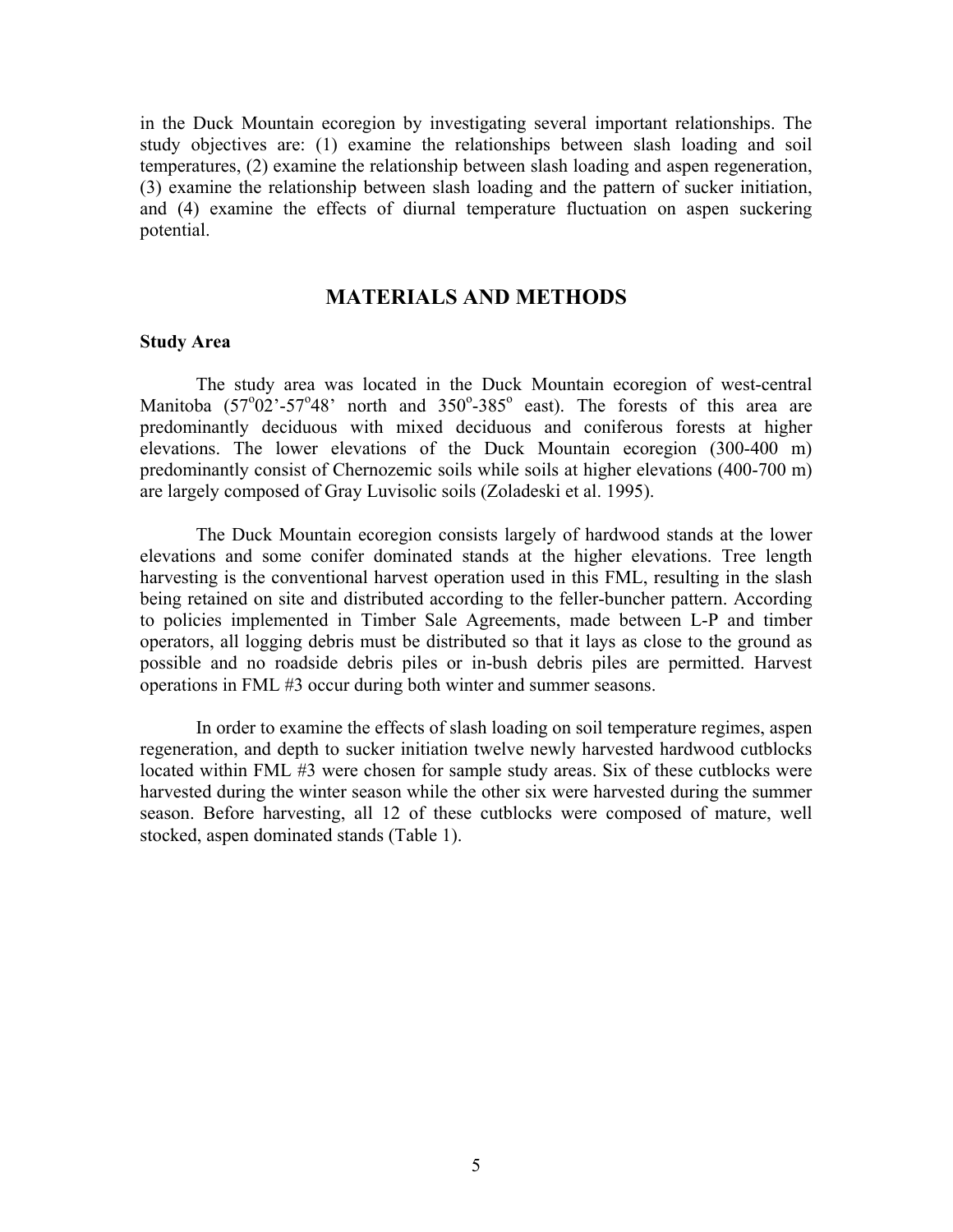| Site                  | Harvest Season | S-Type         | V-Type             | <b>Species Composition</b>                                             | Area (ha)                                  | Site Class | Crown Closure |
|-----------------------|----------------|----------------|--------------------|------------------------------------------------------------------------|--------------------------------------------|------------|---------------|
| Madge Lake            | Winter         | $\circ$        | $\sim$             | [A6BA2BS1BF]<br><b>LA8WB2</b><br>TA10                                  | 44.51<br>3.55<br>4.83                      |            |               |
| Arm Lake              | Winter         |                |                    | [A7WS2BA]<br><b>LA8WS1BS1</b><br><b>LA7BF3</b>                         | $\frac{37.3}{10.6}$                        |            |               |
| Route H               | Winter         | $\supseteq$    | 5, 1, 0            | <b>TA8WB1WS1</b><br>TA8WB2                                             | $25.6$<br>$6.1$                            |            |               |
| West Favel            | Winter         |                |                    | TA8WSIBFI<br>TA10<br>WS6TA4                                            | $35.2$<br>$3.6$<br>$0.3$                   |            |               |
| Minnitonas<br>Creek 1 | Winter         | 6, 10          | $\overline{5}$ , 1 | A8BF1BS<br>TA8WB2<br>TA9WS1                                            | $27.8$<br>$5.2$<br>$12.3$                  |            |               |
| Minnitonas<br>Creek 2 | Winter         | 4, 10          | 4, 5, 1, 0         | <b>TA8BA1WB</b><br>[ABWB2]<br>[A9WS]<br><b>LSM6V1</b><br><b>LA8BF2</b> | $2.5$<br>$2.0$<br>$3.0$<br>$\frac{4}{9.8}$ |            |               |
| Watjask               | Summer         | $\overline{a}$ | 5<br>∞໌            | TA8WS2                                                                 | 33.1                                       |            |               |
| Cryderman's Pit       | Summer         |                | S                  | TA6BA1WB1WS1BF                                                         | 33.4                                       |            |               |
| Route W               | Summer         | 10, 6          | ١n                 | TA8WS2<br>TA8WS2                                                       | 19.5                                       |            |               |
| Wine Lake             | Summer         | 5, 8,          | ς.                 | <b>TA7BAIWSIBF</b><br>TA7WB2BF1<br>TA6WS4<br>TA8BA2                    | $34.0$<br>$5.9$<br>$26.0$                  |            |               |
| Ethelbert Trail       | Summer         | $\subseteq$    | v                  | TA8BA2                                                                 | 42.6                                       |            |               |
| <b>Upper Dam</b>      | Summer         | 4,5            | $^{\circ}$         | TA7BS1WS1BF1                                                           | 87.1                                       |            |               |

Table 1. Pre-harvest stand characteristics of field study sites located throughout the Duck Mountain Ecoregion **Table 1.** Pre-harvest stand characteristics of field study sites located throughout the Duck Mountain Ecoregion

 $\circ$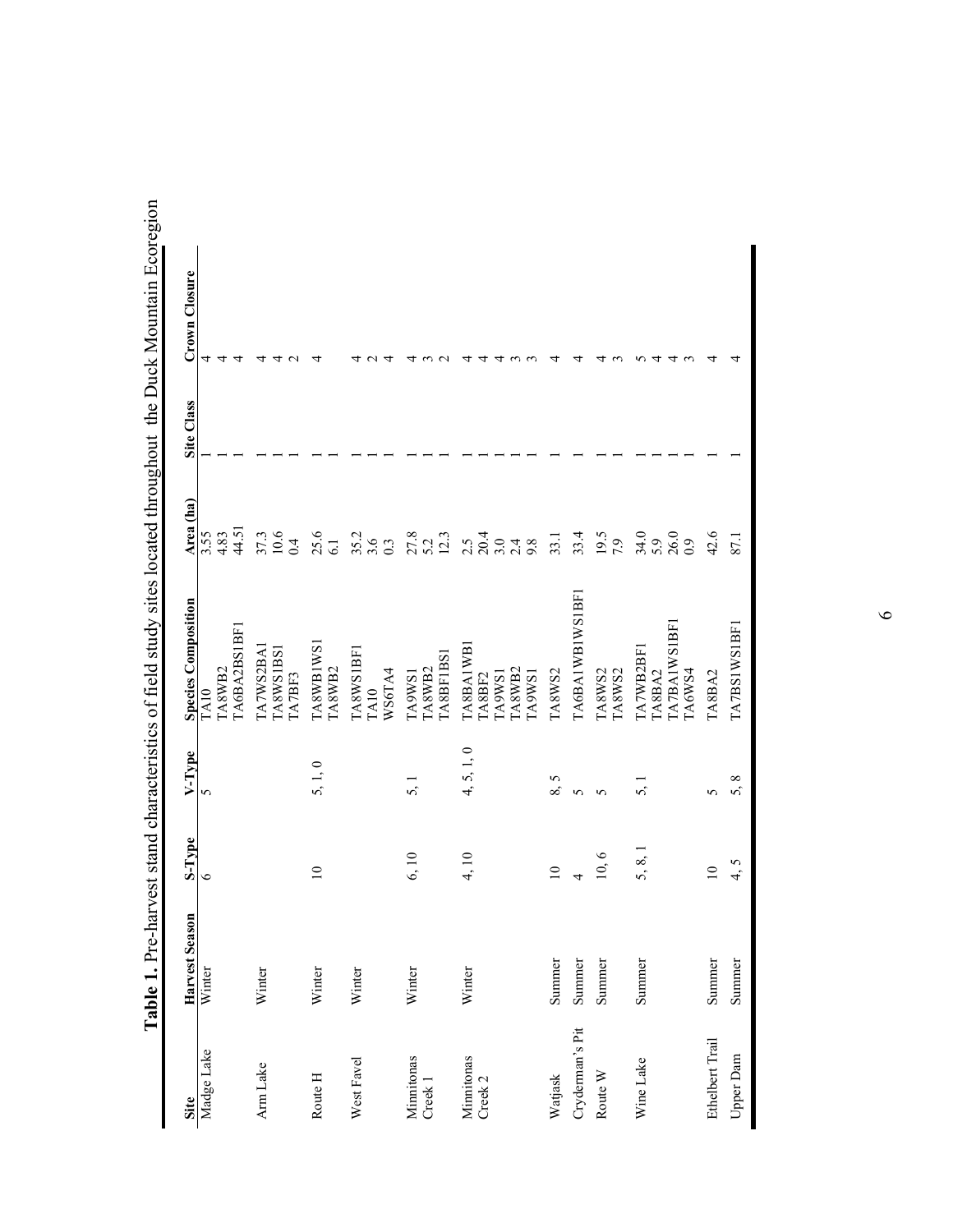#### **Extent of Slash Loading Across Winter and Summer Cutblocks**

Two methods were used to determine the average amount and distribution of slash left in both the winter and summer cutblocks. The first method used was a modified line intercept method. The total length of slash in a 1  $m<sup>2</sup>$  plot was quantified using the line intercept method developed by Newman (1966). The  $1 \text{ m}^2$  plot area was surveyed using vertical lines and horizontal lines spaced every 20 cm. Slash in each of the  $1 \text{ m}^2$  plots was counted separately based on the following diameter classes: <1.0 cm, 1.0 - 4.9 cm, 5.0 - 9.9 cm,  $10.0 - 20.0$  cm and  $>20.0$  cm. The total length of slash was converted to mass by determining a unit biomass estimate for each diameter class. In order to determine the unit biomass, samples from each diameter class were collected from cutblocks dried and measured. This unit biomass, or density measurement, in combination with the total length estimated with the line intercept method were used to calculate the total biomass in each of the 1  $m^2$  areas surveyed. Thirty 1  $m^2$  quadrats were randomly located in each of the 12 cutblocks and an average slash loading was estimated for each cutblock. The second method used to determine the average amount of slash in each cutblock was the Fuel Loading Method (McRae et al. 1979). This line intercept method was developed in order to characterize fuel characteristics to model forest fire behaviour. In each cutblock, three equilateral triangles, measuring 30 m on each side, were sampled in order to represent the average slash load for that cutblock.

### **Pattern of Sucker Initiation**

 Suckering pattern and suckering depth as affected by slash loading and soil temperature was examined across all twelve cutblocks. In each cutblock, three randomly assigned 100 m transects were used to excavate suckers at 10 m along each transect. At each excavation, the depth of forest floor, depth to sucker initiation, location of initiation from the parental root, and estimation of slash above the sucker (using the modified Newman line intercept method) were recorded.

#### **Impact of Slash Loading on Soil Temperature and Aspen Regeneration**

Three 1  $m<sup>2</sup>$  plots were established in each of the six winter and six summer cutblocks to investigate soil temperatures using Hobo temperature probes (Hobo H8 Pro Series; 2 channel). The internal temperature probe was installed at the LFH – mineral soil interface and the external temperature probe at 10 cm below the LFH - mineral soil interface. Temperature readings were taken at 30 minute intervals. In each cutblock, one plot was established in an area with no slash loading, moderate slash loading and heavy slash loading. Each of these three levels of slash loading was chosen based on visual estimation. Later the actual amount of slash above each probe was determined using the modified Newman line intercept method. The use of this method allowed for slash quantification of a small area above each probe  $(1 \text{ m}^2)$  whereas the Fuel Loading Method can only be used on a larger scale.

When the three levels of slash load in each cutblock were quantified with the modified Newman line intercept method, it was clear that the visually established plots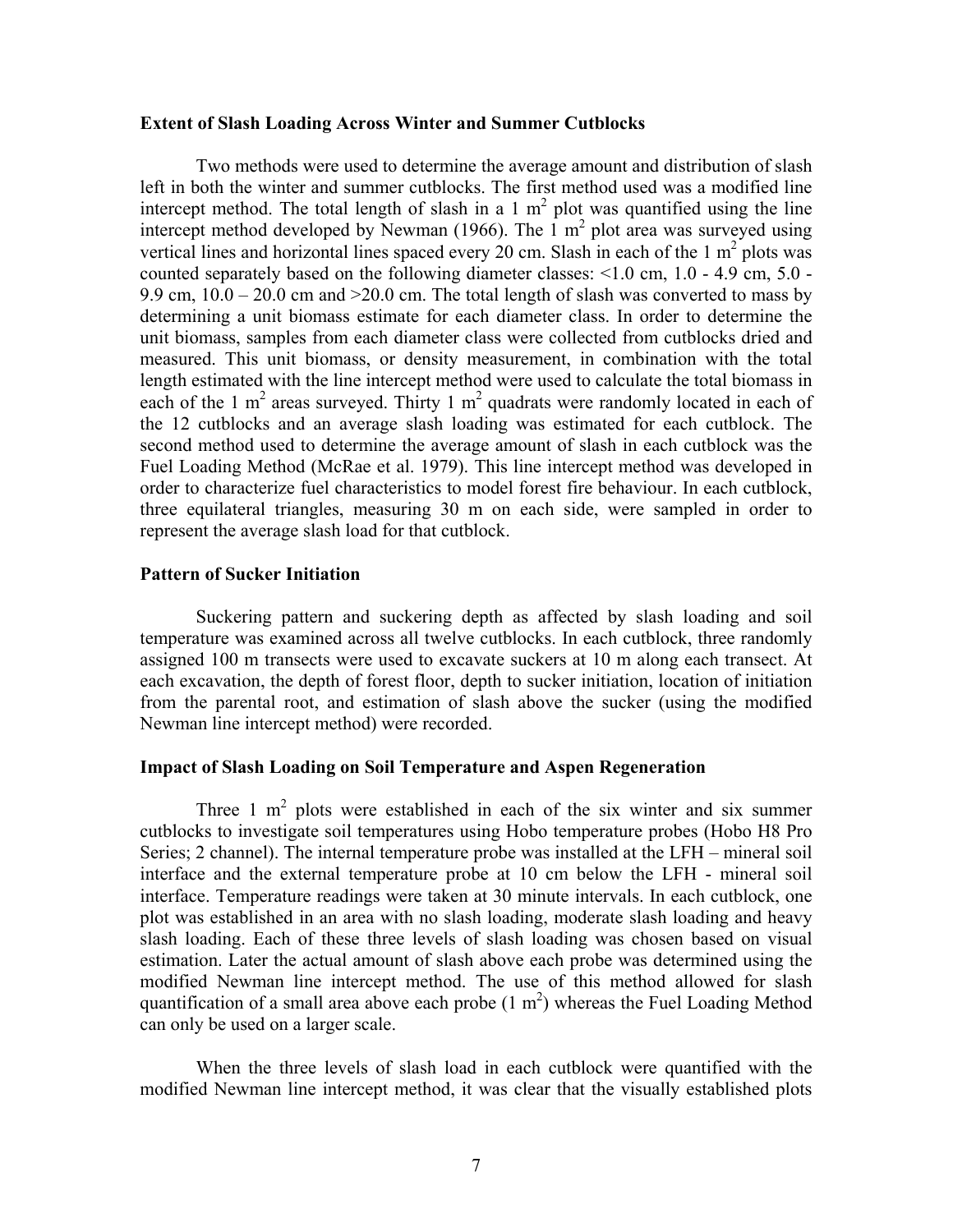were fairly accurate at delineating slash loading categories. In the winter cutblocks, the "no slash" load was less than  $5 \text{ kg m}^{-2}$  (0 -  $50 \text{ t ha}^{-1}$ ), the "moderate slash" load was approximately 5 - 20 kg m<sup>-2</sup> (50 - 200 t ha<sup>-1</sup>) and the "heavy slash" load was approximately 20 - 110 kg m<sup>-2</sup> (200 t ha<sup>-1</sup> - 1100 t ha<sup>-1</sup>). In the summer cutblocks, the "no slash" load was less than 5 kg m<sup>-2</sup> (0 - 50 t ha<sup>-1</sup>), the "moderate slash" load was approximately 5 - 15 kg m<sup>-2</sup> (50 - 150 t ha<sup>-1</sup>) and the "heavy slash" load was approximately  $15 - 30$  kg m<sup>-2</sup> ( $150 - 300$  t ha<sup>-1</sup>). Although the "heavy slash" load in the summer cutblocks was substantially lower than the "heavy slash" load in the winter cutblocks, it was consistently estimated so these values were considered an accurate representation of "heavy slash" loads in summer cutblocks. Initially, a total of 18 probes were placed in winter cutblocks and 18 probes in summer cutblocks, but after noting that the slash in summer cutblocks appeared to be lower than in winter cutblocks, an additional plot of "very heavy slash" load was established in each of the six summer cutblocks.

The 1  $m<sup>2</sup>$  area above each probe was also used as the sampling area for aspen regeneration. In order to increase the sample size and thus precision of our aspen regeneration success estimates, one additional plot was established in each cutblock at each level of slash loading (none, moderate and heavy). Aspen regeneration success in each of the 1  $m^2$  plots was evaluated by measuring number of suckers per 1  $m^2$  plot, mean sucker height per 1 m<sup>2</sup> plot, mean sucker diameter at the root collar per 1 m<sup>2</sup> plot, and Leaf Area Index (LAI) per  $1 \text{ m}^2$  plot.

#### **Diurnal Temperature Fluctuations**

Because slash loading results in a layer that insulates the soil surface, the soil temperatures under heavy slash loading should result in a dampening effect on the diurnal temperature cycle. Field temperature measurements from slash loading plots were examined to establish day and night time temperature extremes and the time of their occurrence during the daily cycle. This data was used in a growth chamber study which investigated the effect of diurnal extremes on the suckering of aspen roots.

For the growth chamber study, 10 cm long aspen root cuttings  $(1.0 + 0.5)$  cm diameter) were obtained from six mature stands on Luvisolic soils in the Duck Mountain ecoregion. Root cuttings were excavated, transplanted, and grown in a growth chamber for eight weeks. Root cuttings were planted at 4 cm depth since the optimal depth for maximum suckering response ranged from 4-6 cm (Johansson and Lundh 1988; Farmer 1963).

Three temperature regimes were established in three separate growth chambers. One growth chamber had a constant temperature of 15 °C with no diurnal fluctuation. The second chamber had a daily mean temperature of 15 $\degree$ C but a diurnal fluctuation of 1.5 °C (daily maximum of 16.5 °C and daily minimum of 13.5 °C). This second chamber was representative of soil temperature conditions at the LFH-mineral soil interface under a "heavy slash" load across the twelve cutblocks. The third growth chamber again had a daily mean temperature of 15  $^{\circ}$ C but a diurnal fluctuation of 3.5  $^{\circ}$ C (daily maximum of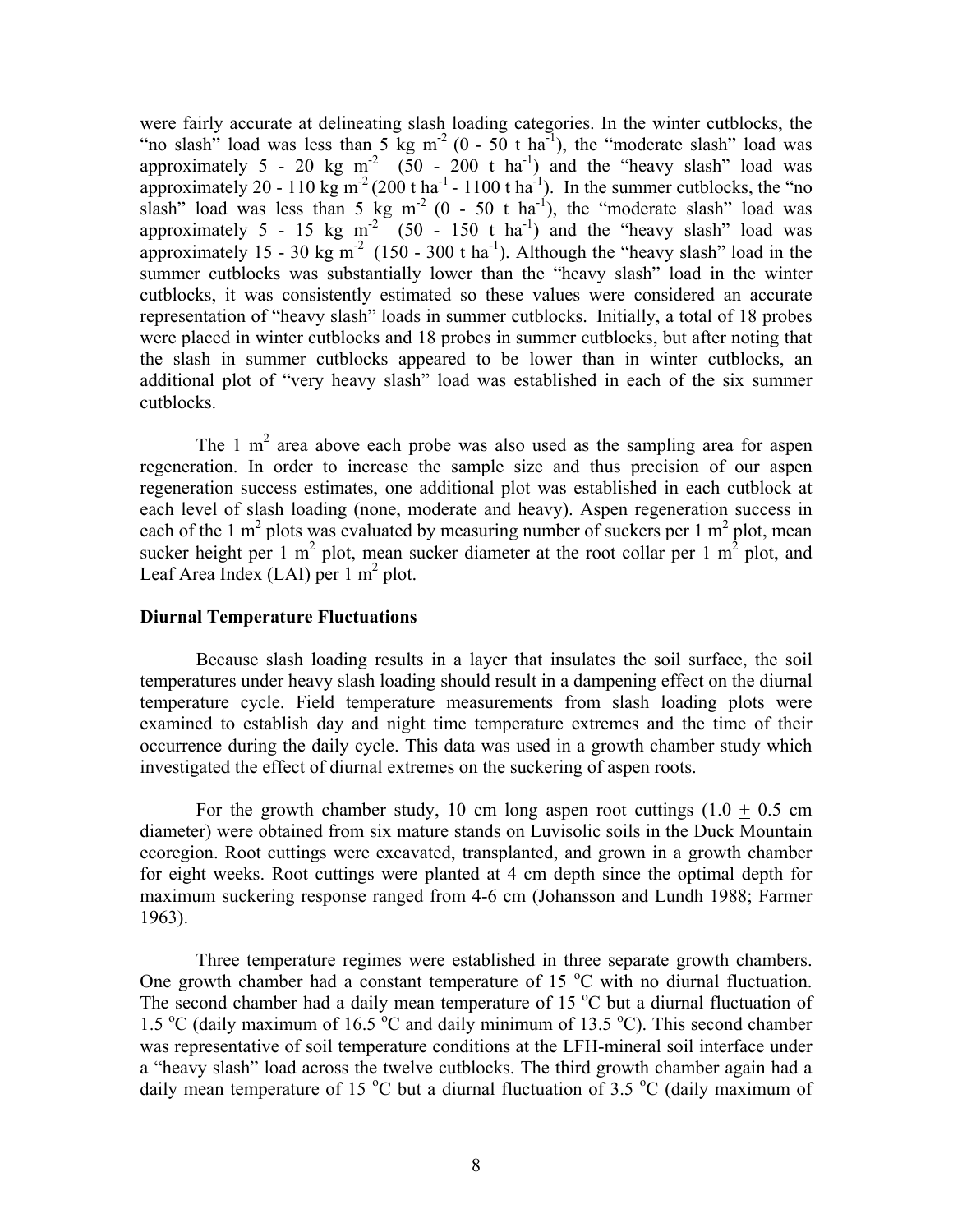18.5  $\degree$ C and daily minimum of 12.5  $\degree$ C). This third chamber had similar soil temperature conditions to those found under "no slash" load across the twelve field sites. Each temperature condition was replicated in two separate growth chambers (a total of six growth chambers).

Pots were randomly distributed and redistributed throughout the growth chamber. The success of aspen regeneration under the tree different conditions was determined by measuring the number of suckers per 10 cm cutting, number of suckers sprouted which did not reach the soil surface, dry weight of suckers, diameter of sucker stem at root collar, and height of suckers.

# **RESULTS**

#### **Extent of Slash Loading Across Winter and Summer Cutblocks**

 Using the modified Newman line intercept method of slash estimation, winter cutblocks had a mean slash load of 10.42 kg  $m<sup>-2</sup>$  while summer cutblocks had a mean slash load of 6.96 kg m<sup>-2</sup> (Table 2). Using the Fuel Loading method, winter cutblocks had a mean slash load of 6.74 kg m<sup>-2</sup> and summer cutblocks had a mean slash load of 4.58 kg m<sup>-2</sup>. Both slash estimation methods indicated that summer cutblocks had a significantly lower amount of slash left on the cutblocks after harvest than winter cutblocks (P=0.01) and P=0.00, respectively). Analysis of the estimated amounts of slash in each category, using the modified Newman line intercept method, indicated that on average, the 1.0 - 4.9 cm diameter category was represented in the largest amount on both winter and summer cutblocks (Table 2). In both the winter cutblocks and the summer cutblocks, the 10.0 – 20.0 cm diameter category contributed the second highest amount of biomass to the total amount of slash left on the cutblocks (Table 2).

 According to our visually selected slash load categories, the mean amount of slash in the winter cutblocks (10.42 kg m<sup>-2</sup> or 6.74 kg m<sup>-2</sup>) falls into the "moderate slash" load category  $(5 - 20 \text{ kg m}^2)$ . In the summer cutblocks the mean slash load using the modified Newman line intercept method  $(6.96 \text{ kg m}^2)$  also falls into the "moderate slash" load category  $(5 -15 \text{ kg m}^2)$  and using the Fuel Loading Method  $(4.58 \text{ kg m}^2)$ , the mean slash load lies just under the "moderate slash" load category. Using the modified Newman line intercept method, 14% of the sampled plots were in the "heavy slash" load category  $(20 - 110 \text{ kg m}^2)$  in the winter cutblocks. In the summer cutblocks, 11% of the sampled plots were in the "heavy slash" load category  $(15 - 30 \text{ kg m}^2)$ .

|                                             |          |            | estimation   |                                          |          |       |
|---------------------------------------------|----------|------------|--------------|------------------------------------------|----------|-------|
|                                             |          |            |              | Mean slash biomass (kg m <sup>-2</sup> ) |          |       |
|                                             | $<$ 1 cm | 1 - 4.9 cm | $5 - 9.9$ cm | $10 - 20$ cm                             | $>20$ cm | Total |
| <b>Winter</b><br>cutblocks<br><b>Summer</b> | 0.32     | 3.39       | 1.79         | 3.31                                     | 1.62     | 10.42 |
| cutblocks                                   | 0.42     | 2 11       | 1.64         | 1.85                                     | 0.94     | 6.96  |

**Table 2.** Average biomass of slash (kg m<sup>-2</sup>) in each of the five diameter classes in winter and summer cutblocks using the modified Newman line intercept method of slash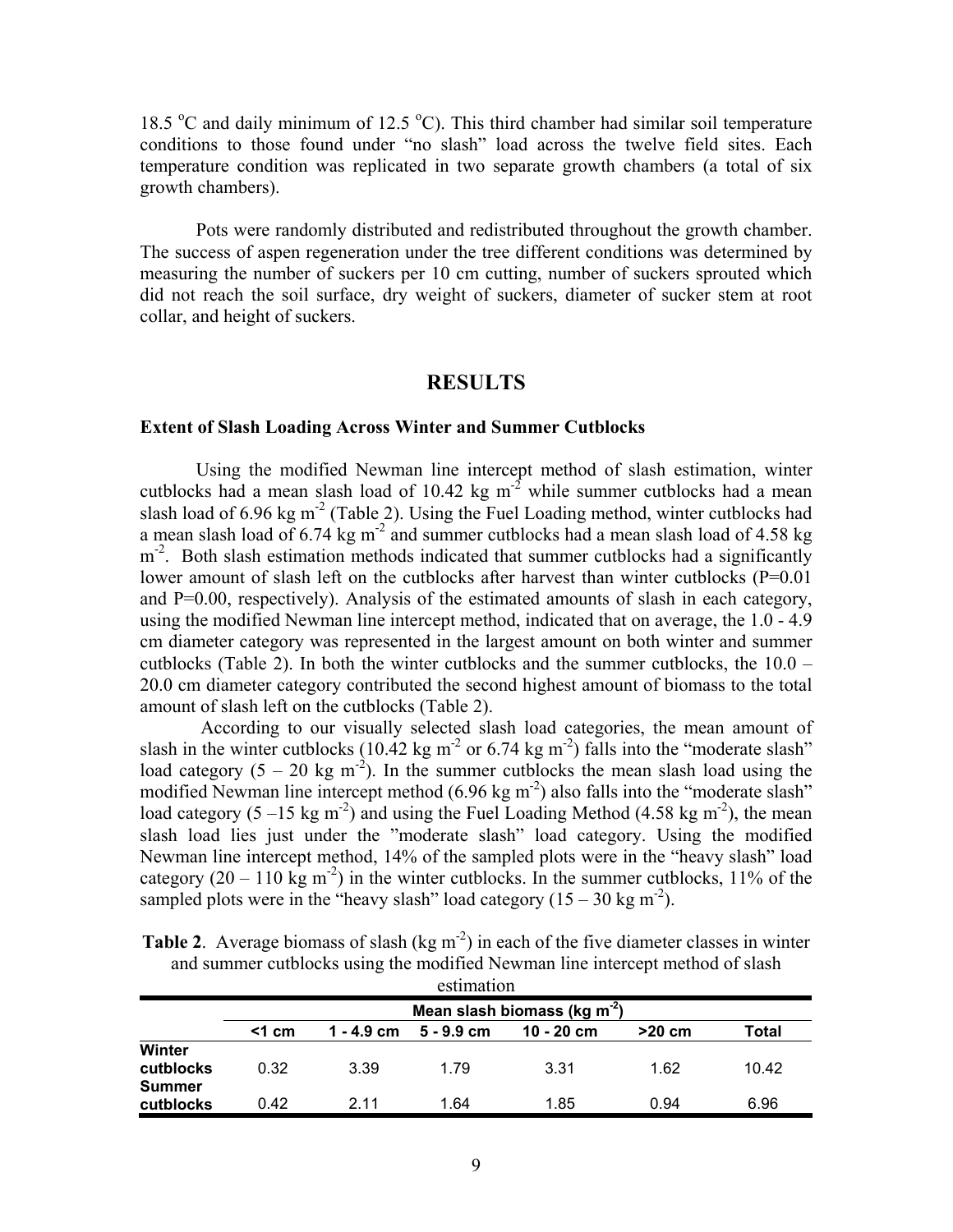#### **Pattern of Sucker Initiation**

In the winter cutblocks, the mean depth of the LFH layer was  $10.4 + 4.2$  cm and the mean depth to sucker initiation from the parent root was  $4.6 + 2.4$  cm. In the summer cutblocks, the mean depth of the LFH layer was  $5.9 \pm 2.6$  cm and the mean depth to sucker initiation from the parent root was  $3.4 + 2.1$  cm. In all the suckers that were excavated across both the winter and summer cutblocks, only 7% of the suckers had initiated from parental roots below the LFH layer within the soil profile. Across these 12 cutblocks, aspen sucker initiation occurred on those parental roots which were located very near the soil surface. Additionally, of all the suckers that were excavated in both the winter and summer cutblocks, 68% had initiated from the top, 28% from the sides, and only 4% from the bottom of the parental root.

Maini and Horton (1966) showed that decreasing soil temperatures resulted in significantly less aspen sucker growth. Because of this significant response to decreasing soil temperatures, we expected that higher amounts of slash would be associated with lower soil temperatures and thus the depth to suckering would decrease. However, suckering depth does not seem to be affected by the amount of slash in either the winter (Figure 1) or the summer cutblocks (Figure 2). Figure 1 seems to indicate that the depth to suckering increased in those categories with  $> 30$  kg m<sup>-2</sup> slash, however, this is likely because of the very small sample size in these categories  $(n < 3)$ . The lack of response of depth to sucker initiation to increasing slash loads may be due to the inherent distribution of aspen parental root systems in the soil profile. All of the suckers we excavated had initiated from roots within the top 15 cm of the soil profile, however, aspen roots have been found to extend to depths of 1.2 m within soil profiles (Van Rees 1997; Stone and Kalisz 1991). While it is possible that the suckering could have occurred from roots that were located lower within the soil profile, our random excavation method did not encounter any of these. Additionally, it may be that in the sample areas covered with a heavier load of slash, there may not have been any parental roots near the surface to sprout from. Perala (1991) and Peterson and Peterson (1992) indicated that the majority of suckering occurs on aspen roots located in the upper 12 cm of the soil profile, Navratil (1996) indicated that sucker initiation occurred at depths of 8-15 cm in the field while Farmer (1962) and Kemperman (1978) indicated that in field conditions, most suckers occur at 1-3 cm root depth. Clearly, there is immense variability among aspen clones and aspen suckering responses.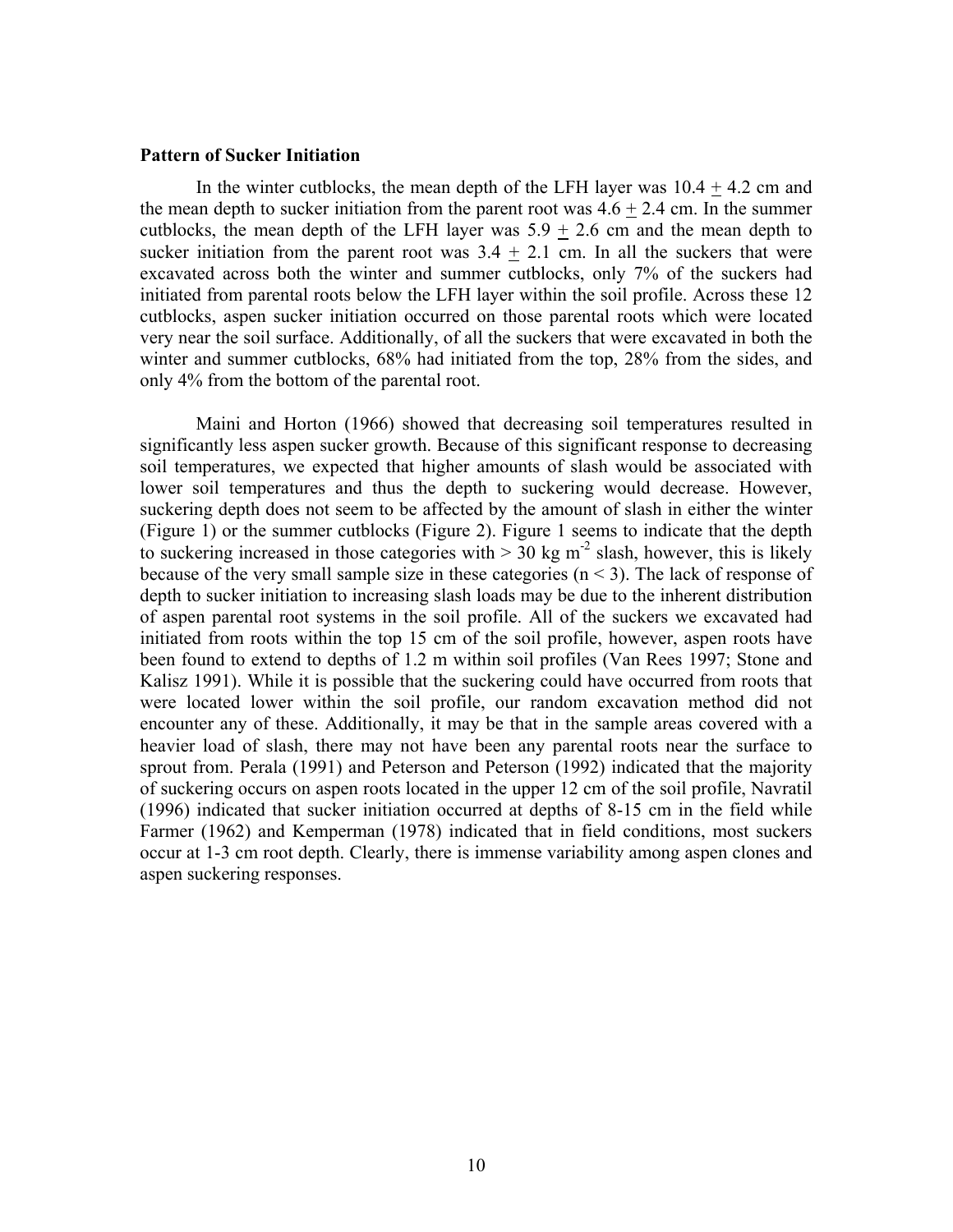

**Figure 1.** Mean depth of sucker initiation from the parental root to the soil surface of aspen suckers excavated from under varying loads of slash in winter cutblocks.



**Figure 2.** Mean depth of sucker initiation from the parental root to the soil surface of aspen suckers excavated from under varying loads of slash in summer cutblocks.

#### **Impact of Slash Loading on Soil Temperature and Aspen Regeneration**

 Initial analysis of the soil temperature data collected from the Hobo temperature probes indicated that slash load does indeed have a significant effect on soil temperature. At the LFH-mineral soil interface, daily mean soil temperatures during the growing season were lower under heavy slash loads than under no slash load. The soil temperatures from the probe located 10 cm below the LFH-mineral soil interface appeared to exhibit similar trends as those seen from the probe located at the LFHmineral soil interface. Although these trends are similar, there is less variation in daily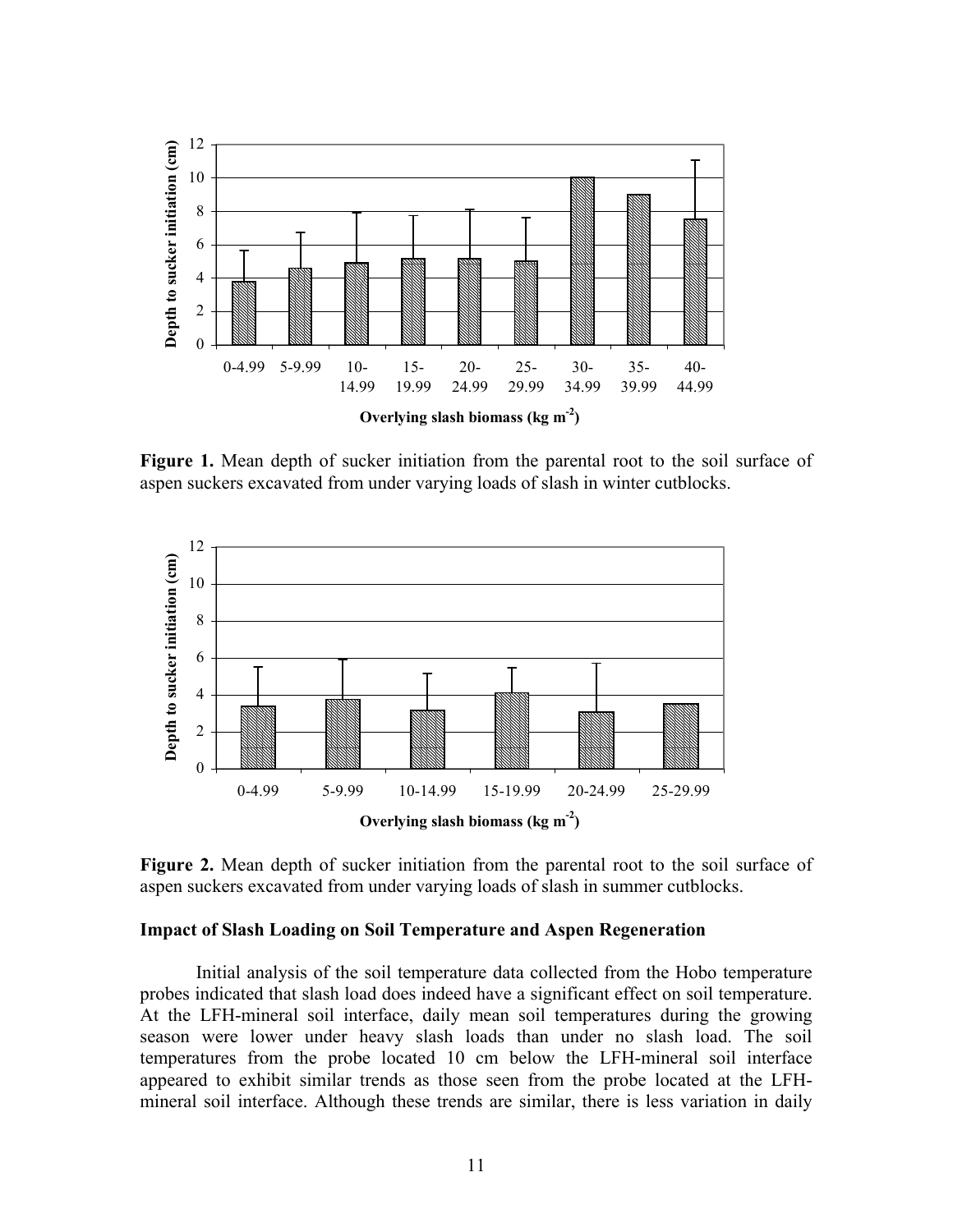mean soil temperature at 10 cm below the LFH-mineral soil interface as compared to those exhibited at the LFH-mineral soil interface. Because the examination of the pattern of sucker initiation indicated that the majority of aspen suckering seems to be occurring within the LFH layer, only the temperature data from the LFH-mineral soil interface will be presented in this report.

#### *Daily mean soil temperature profiles*

 During the first growing season daily mean soil temperatures were calculated for each of the 18 probes in the winter and summer cutblocks. The visually chosen slash categories were lighter in the summer cutblocks than in the winter cutblocks: the moderate slash load in the winter cutblocks had a biomass of  $5 - 30$  kg m<sup>-2</sup> (mean = 11.6) kg  $m<sup>2</sup>$ ) while the moderate slash load in the summer cutblocks had a biomass of 5 - 15 kg  $m^{-2}$  (mean = 7.3 kg m<sup>-2</sup>), the high slash in the winter cutblocks had a biomass of 30 – 110 kg m<sup>-2</sup> (mean = 57.6 kg m<sup>-2</sup>) while the high slash load in the summer cutblocks had a biomass of only 15 – 30 kg m<sup>-2</sup> (mean = 21.5 kg m<sup>-2</sup>). As the summer cutblocks were harvested in mid-July, they had a shorter first growing season than the winter cutblocks. The daily mean soil temperatures were summarized monthly by slash load category in order for ease of comparison.

Examination of the daily mean soil temperatures at the LFH-mineral soil interface during the first growing season indicated that soil temperatures were significantly lower under heavier loads of slash in both the winter and summer cutblocks (Figure 3, Figure 4). In the winter cutblocks mean daily soil temperatures over the entire first growing season (May to September) decreased significantly under moderate slash loads and decreased further under the high slash load. In the winter cutblocks, the difference in soil temperatures between the different slash categories is most pronounced in the early part of the growing season (May and June). This is likely due to the lack of vegetation cover during the early part of the growing season. Increased exposure results in more extreme temperature conditions. Vegetation cover and litter can effectively delay spring thaw and decrease summer soil temperatures (Hogg and Lieffers 1991). In the summer cutblocks, the mean daily soil temperature over the entire first growing season (July to September) decreased significantly under moderate and heavy slash loads as compared to under no slash load. However, there were no significant differences between soil temperatures found under moderate and heavy slash loads.

During the second growing season, daily mean soil temperatures were calculated for each of the 18 probes in the winter cutblocks and for each of the 24 probes in the summer cutblocks. In the summer cutblocks the very heavy slash load category was monitored only during the second growing season and second winter season. The very heavy slash load in the summer cutblocks had a biomass range of  $30 - 80$  kg m<sup>-2</sup> and a mean value of  $51.7$  kg m<sup>-2</sup>.

 Similar trends in soil temperatures occurred during the second growing season as those seen in the first growing season. Again in both the winter and summer cutblocks, an increase in slash load resulted in significantly lower soil temperatures (Figure 5, Figure 6). In the winter cutblocks, the differences in soil temperature were not as distinct as they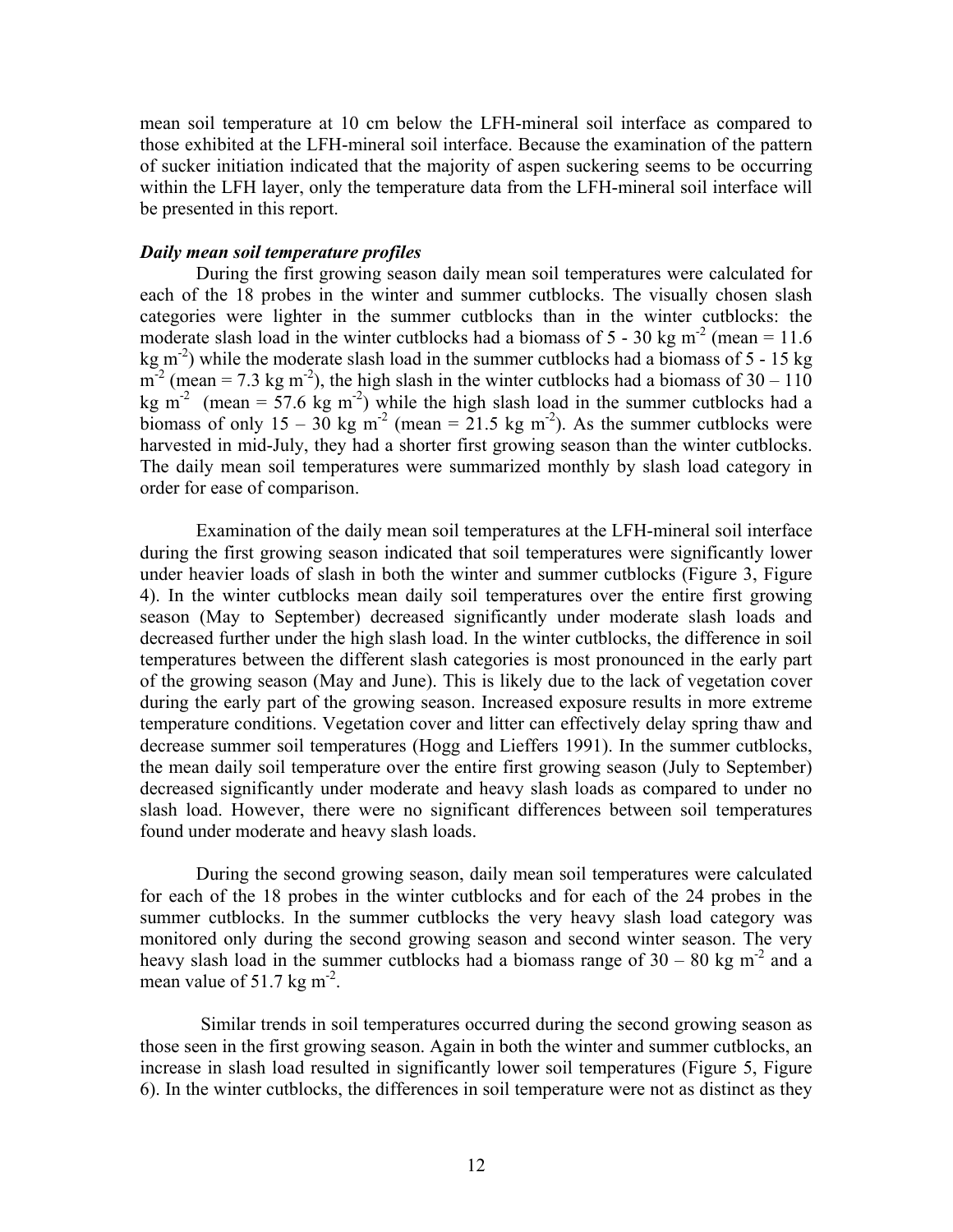were in the first growing season. In fact, the overall growing season temperatures indicated that there were no differences in soil temperature between no slash load and a moderate slash load in the winter cutblocks. This decrease in the clarity of the temperature trend is likely a result of a combination of factors, such as the increasing establishment of surrounding vegetation and the gradual decay of the slash load over time. In summer cutblocks, again there was a significant decrease in soil temperatures with increasing slash loads during the entire second growing season. And, as before, there was no significant difference in soil temperatures between the moderate and high slash loads. The very high slash load, however, did result in significantly lower soil temperatures than the no slash load, the moderate slash load and the high slash load. Significant differences in soil temperatures under the different slash loads throughout the second growing season in the summer cutblocks may be due to the fact that the first growing season was so short and the surrounding vegetation has not had a chance to become so firmly established as in the winter cutblocks.

Winter season soil temperatures generally have little effect on aspen growth unless they reach extremely low temperatures harmful to plant material. Aspen root growth may be limited or even stopped when exposed to extremely high or low soil temperatures. During the first winter season, daily mean soil temperatures were calculated for each of the 18 probes in the winter cutblocks and for each of the 18 probes in the summer cutblocks. During the second winter season, daily mean soil temperatures were calculated for each of the 18 probes in the winter cutblocks and for each of the 24 probes in the summer cutblocks. In both the first and second winter seasons, there were some significant differences in soil temperatures under the different slash loads but few obvious trends (Figure 7, Figure 8, Figure 9, Figure 10). The mean daily soil temperatures did not reach extremely cold temperatures during the first or the second winter season. During the spring, the soil temperatures were significantly warmer under the no slash load in both the winter and summer cutblocks and during both the first and second winter season.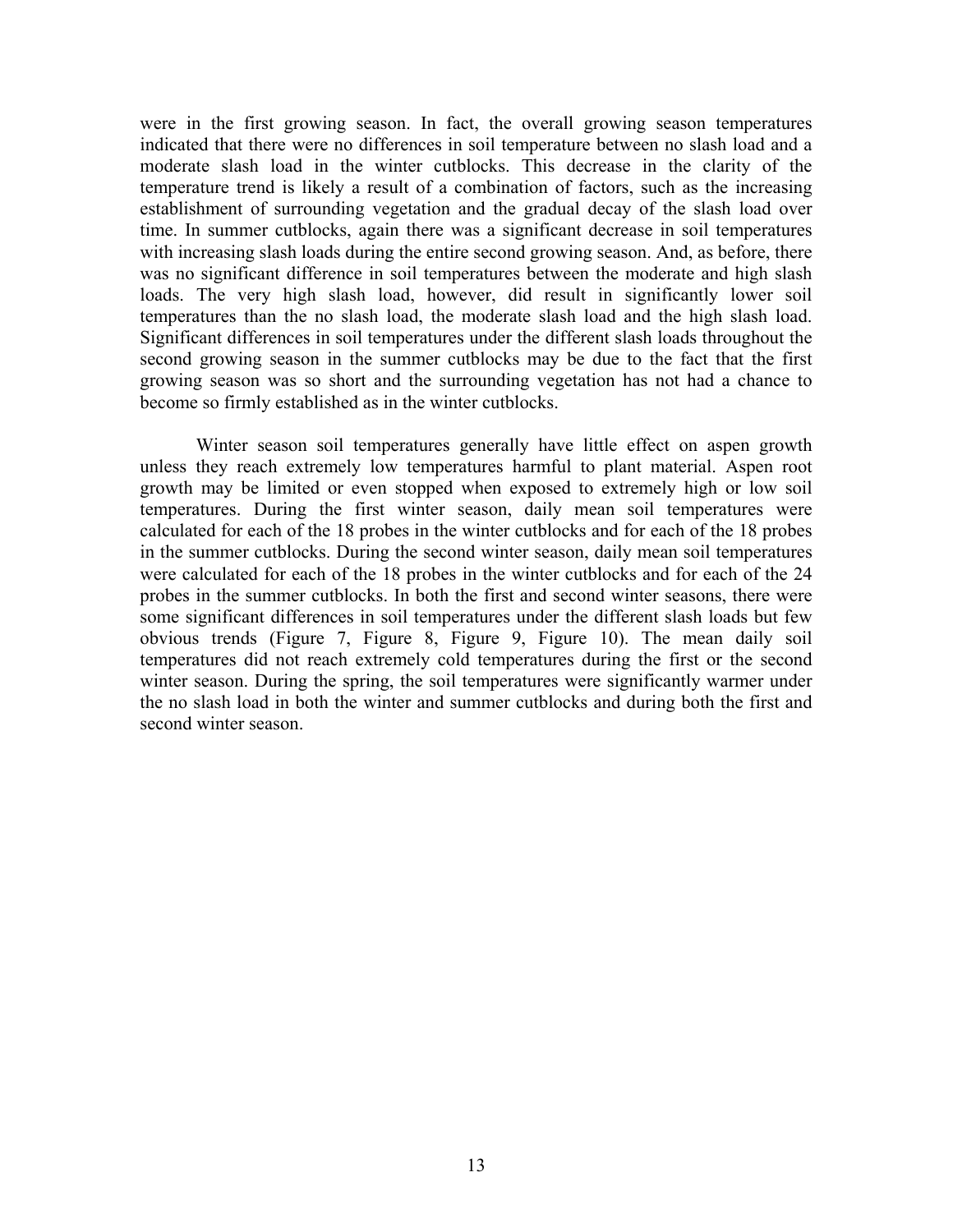

**Figure 3.** Mean daily soil temperature (LFH-mineral soil interface) under varying slash loads in winter cutblocks during the first growing season.



**Figure 4.** Mean daily soil temperature (LFH-mineral soil interface) under varying slash loads in summer cutblocks during the first growing season.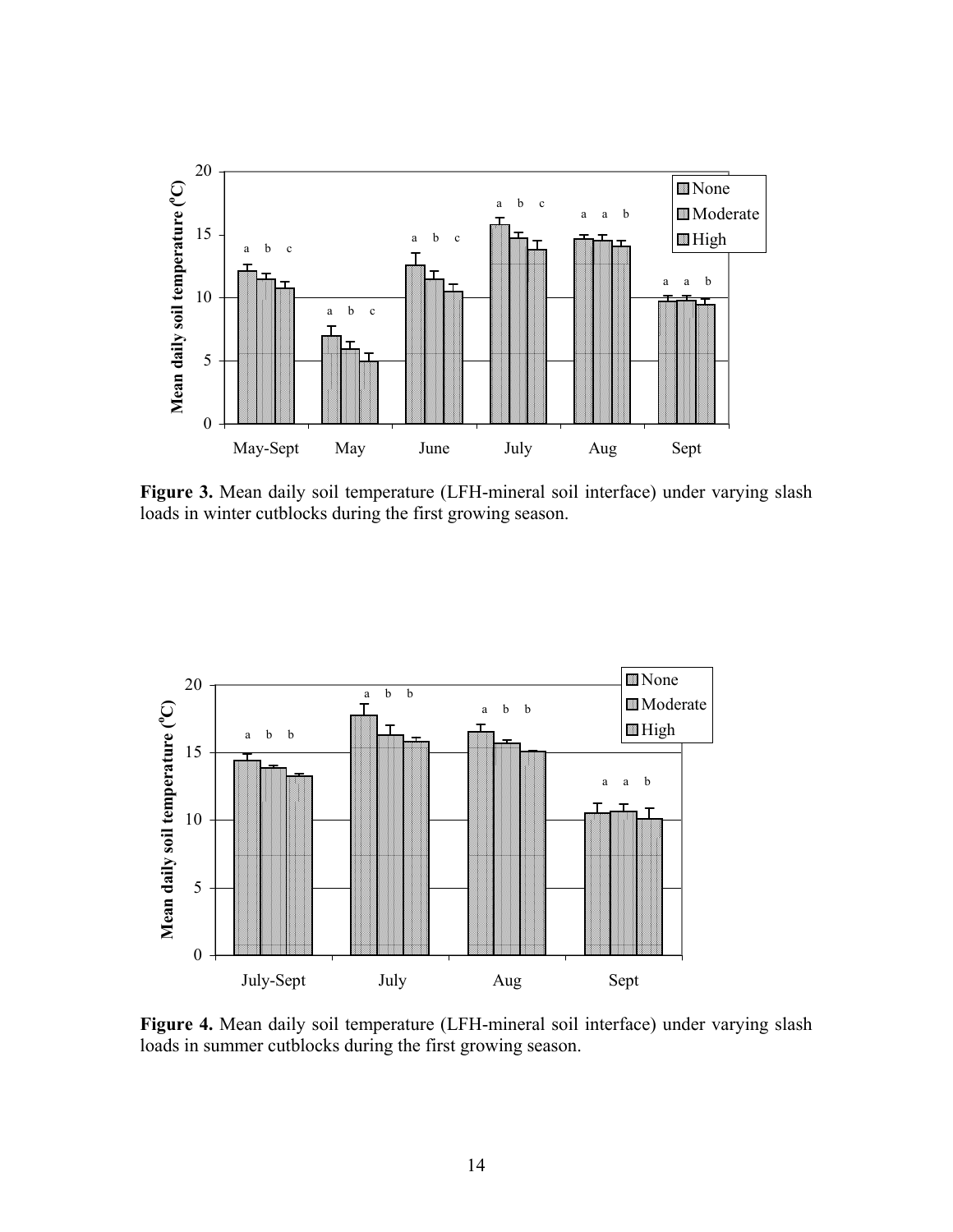

**Figure 5.** Mean daily soil temperature (LFH-mineral soil interface) under varying slash loads in winter cutblocks during the second growing season.



**Figure 6.** Mean daily soil temperature (LFH-mineral soil interface) under varying slash loads in summer cutblocks during the second growing season.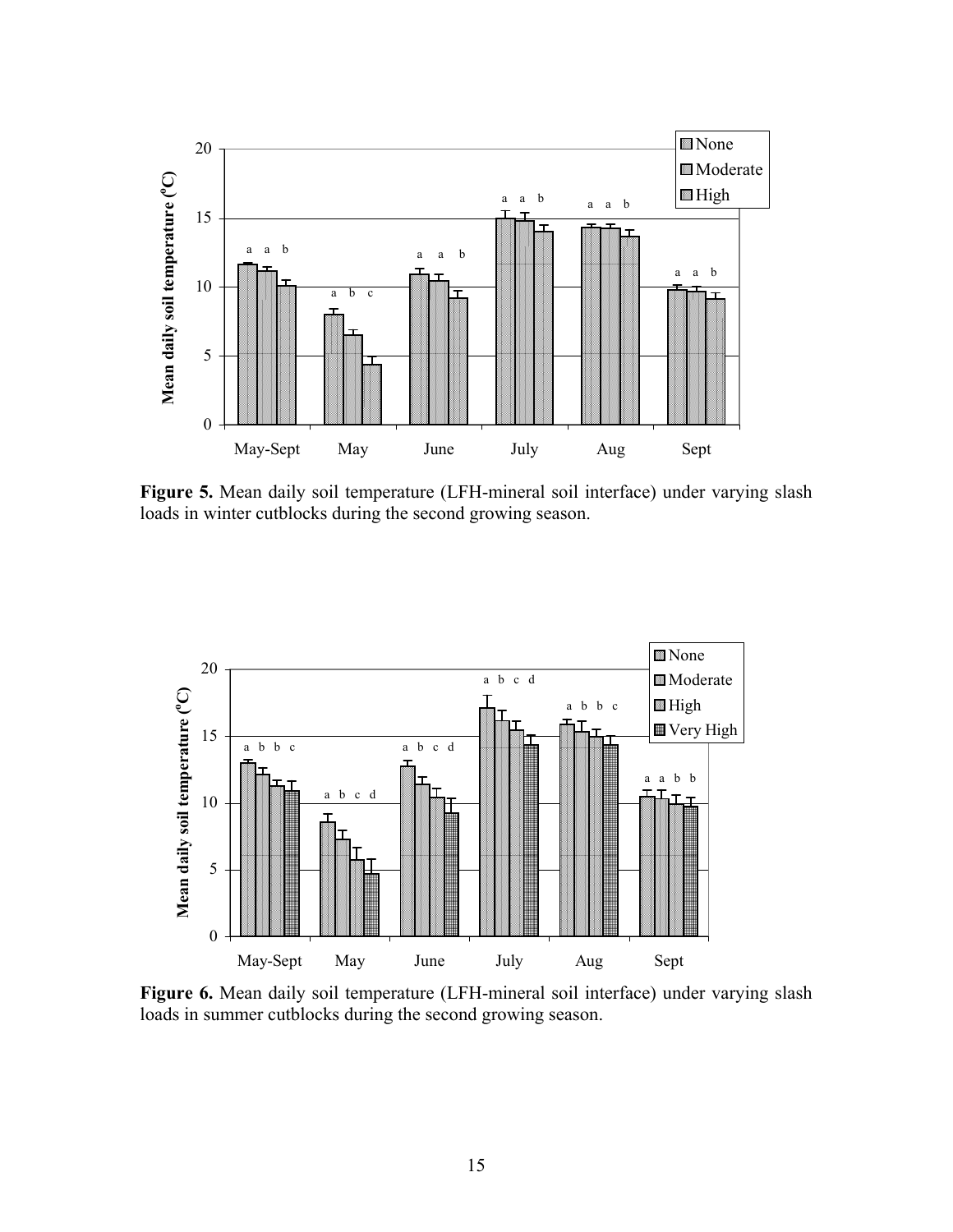

**Figure 7.** Mean daily soil temperature (LFH-mineral soil interface) under varying slash loads in winter cutblocks during the first winter season.



**Figure 8.** Mean daily soil temperature (LFH-mineral soil interface) under varying slash loads in summer cutblocks during the first winter season.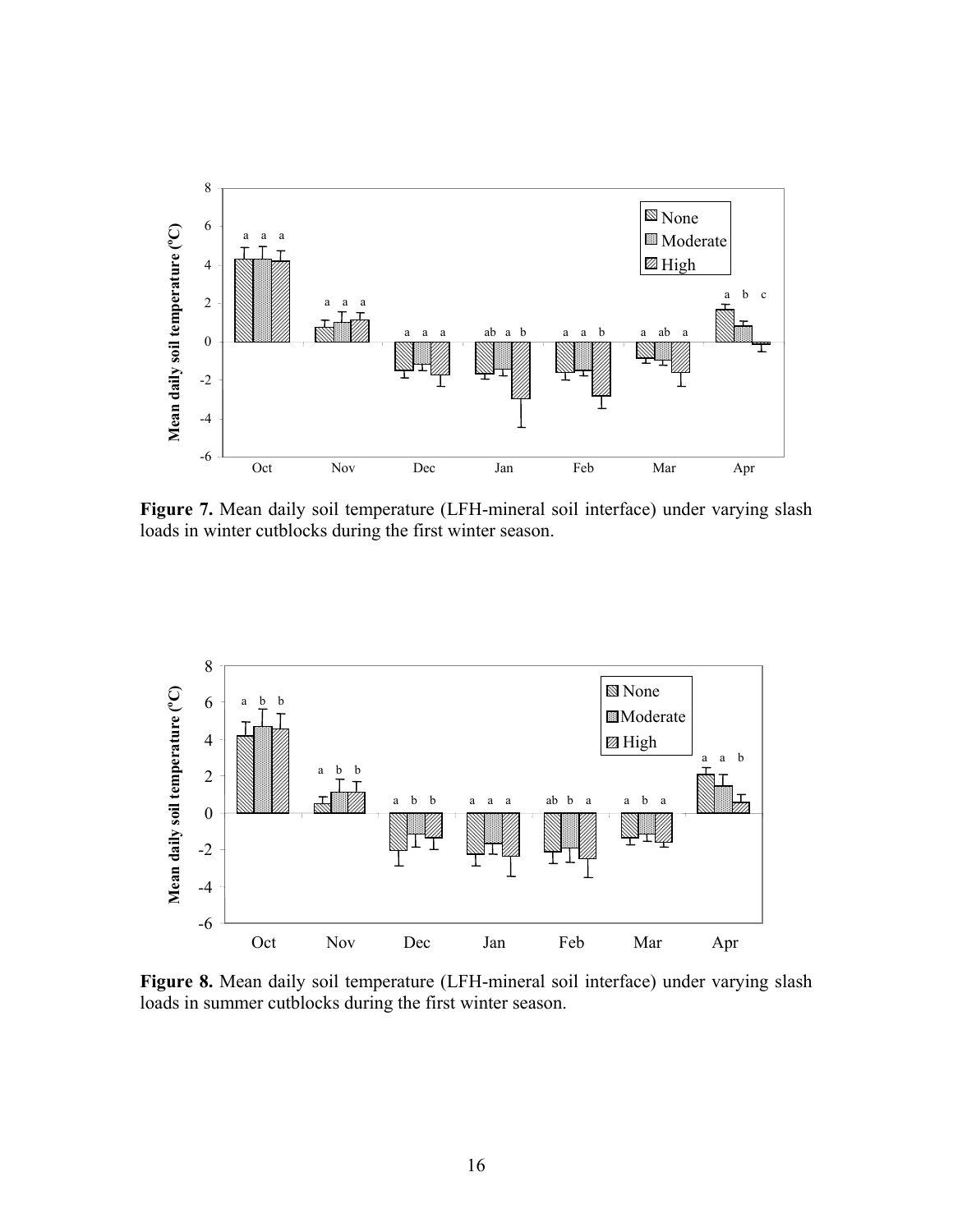

**Figure 9.** Mean daily soil temperature (LFH-mineral soil interface) under varying slash loads in winter cutblocks during the second winter season.



**Figure 10.** Mean daily soil temperature (LFH-mineral soil interface) under varying slash loads in summer cutblocks during the second winter season.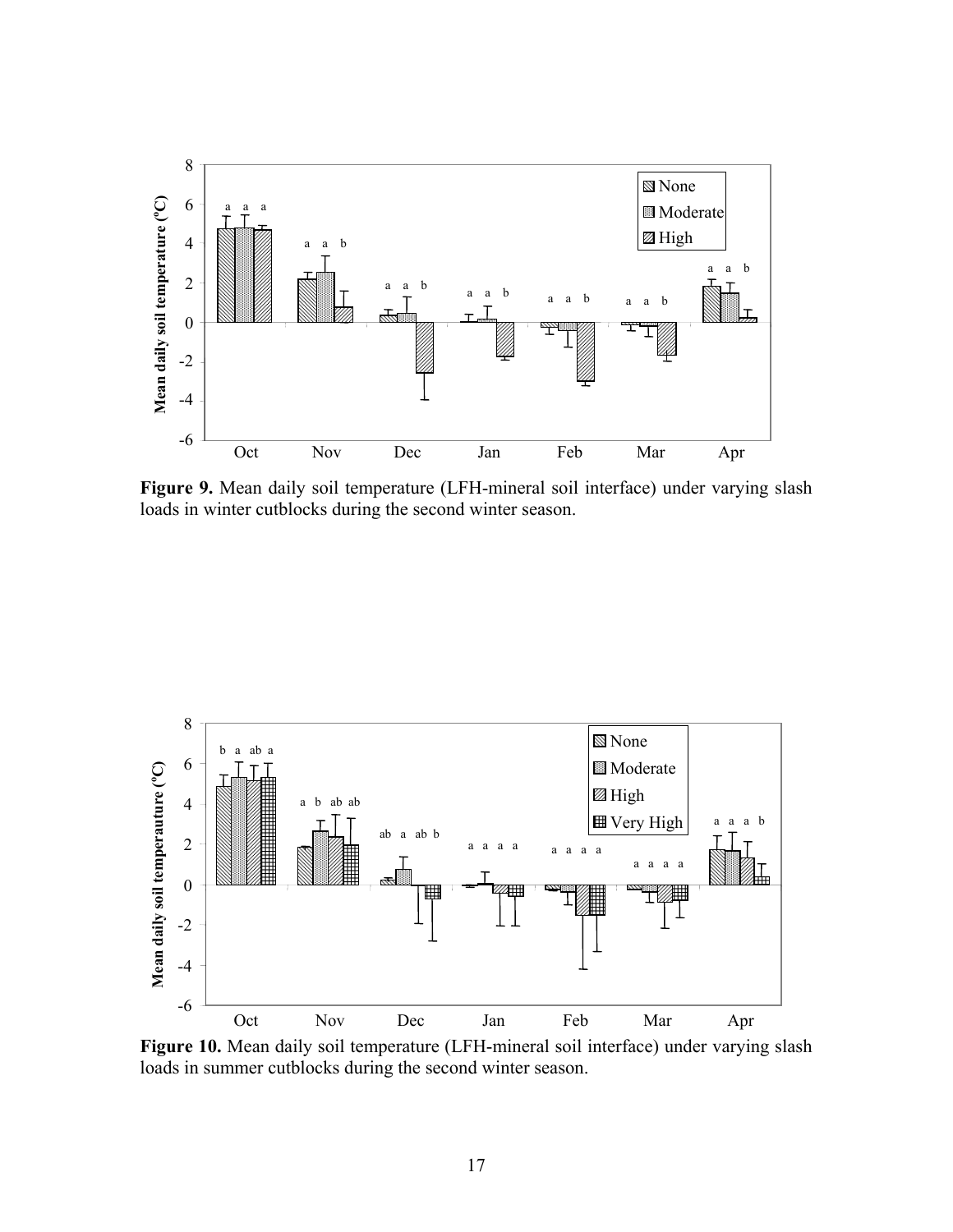### *Date of first frost and spring thaw*

Not only do slash loads effectively intercept a large part of the radiation normally captured by the soil, they also decrease the flow of radiative heat into and out of the soil. This results in reduced soil temperatures during the summer and may also affect the length of the growing season by delaying spring thaw. Slash residues may delay spring thaw similarly to the vegetation cover and litter studied by Hogg and Lieffers (1990). A significant delay in spring thaw or an early fall frost results in a shorter growing season for newly established suckers in cutblocks.

In the winter cutblocks during the first growing season, those areas under lower slash loads reached freezing soil temperatures before those areas under high slash loads (Table 3). However, high slash loads resulted in the spring thaw occurring significantly later in the year than those areas under moderate slash load or no slash load. In total, those areas under lower slash loads had fewer total days where the soil temperature was below freezing. During the second growing season, similar trends were noted however differences were not significant.

|                      |                   | temperatures at the LFH-mineral son interface) |               |                    |
|----------------------|-------------------|------------------------------------------------|---------------|--------------------|
|                      | <b>Slash Load</b> | Days less than First frost<br>$0^{\circ}C$     |               | <b>Spring thaw</b> |
| <b>First winter</b>  | None              | 136.17 a                                       | November 17 a | March 18 a         |
| season               | Moderate          | 146.00 ab                                      | November 18 a | April 8 b          |
|                      | High              | 149.40 b                                       | November 21 b | April $13$ c       |
| <b>Second winter</b> | None              | 138.83 a                                       | November 17 a | March 22 ab        |
| season               | Moderate          | 131.00 a                                       | November 23 b | March 16 a         |
|                      | High              | 145.33 a                                       | November 23 b | April 11 b         |

**Table 3.** Effect of slash load on length of the winter season in the winter cutblocks (soil temperatures at the LFH-mineral soil interface)

In the summer cutblocks during the first growing season, those areas under lower slash loads froze earlier in the year, thawed later in the year and appeared to have fewer total days where the soil reached freezing temperatures (Table 4). During the second growing season, again, similar trends were observed; however, differences were not significant.

| <b>Table 4.</b> Effect of slash load on length of the winter season in the summer cutblocks (soil |
|---------------------------------------------------------------------------------------------------|
| temperatures at the LFH-mineral soil interface)                                                   |

|                      | <b>Slash Load</b> | Days less than<br>$0^{\circ}C$ | <b>First frost</b> | <b>Spring thaw</b> |
|----------------------|-------------------|--------------------------------|--------------------|--------------------|
| <b>First winter</b>  | None              | 76.20a                         | January 12 a       | April 7 a          |
| season               | Moderate          | 88.67 a                        | December 2 a       | April 20 a         |
|                      | High              | 165.00a                        | November 18 a      | April 24 a         |
| <b>Second winter</b> | None              |                                |                    |                    |
| season               | Moderate          | 68.75 a                        | January 26 b       | April 5 a          |
|                      | High              | 81.00 a                        | January 10 a       | April 7 a          |
|                      | Very High         | 113.83 a                       | December 2 a       | April 24 a         |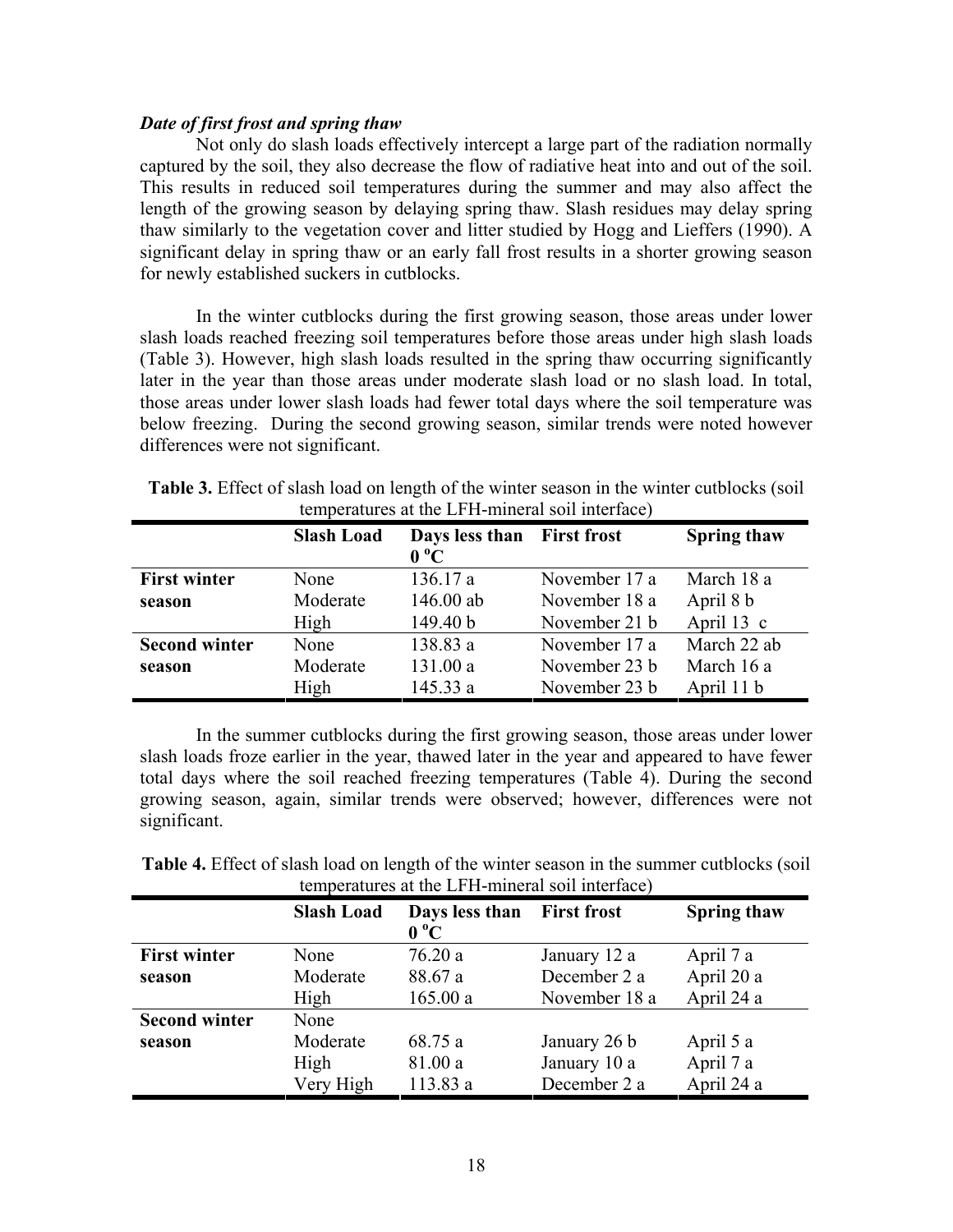#### *Growing degree days*

 To better examine the length of the growing season and in order to provide a comparison between the growing season of those areas under no slash, moderate slash and heavy slash, growing degree days were calculated. Since aspen suckering appears to be inhibited at temperatures less than  $15^{\circ}$ C, this number was used as the base value in the calculation of growing degree days (Navratil 1991; Maini and Horton 1966). By choosing 15 °C as the base value, this growing degree day calculation should effectively be a measure of the amount of time during the growing season where soil temperatures did not inhibit aspen sucker growth.

 In the winter cutblocks, during the first growing season, the growing degree days were significantly lower under high and moderate slash loads compared to those with no slash (Table 5). As was seen in the daily average temperature trends, by the time the second growing season was reached, there was no significant effect on growing degree days. In the summer cutblocks, there was a significant decrease on growing degree days associated with moderate, high and very high slash loads during both the first and second growing seasons (Table 6). In the summer cutblocks, there was no difference in growing degree days between the moderate and the high slash load treatment.

**Table 5.** Growing degree days  $(15 \text{ °C})$  at the LFH-mineral soil interface in winter cutblocks ( $\alpha$ =0.05) s,

|                   | <b>Growing Degree Days</b>  |                              |
|-------------------|-----------------------------|------------------------------|
| <b>Slash Load</b> | <b>First Growing Season</b> | <b>Second Growing Season</b> |
| None              | 54.607 a                    | 38.132 a                     |
| Moderate          | 31.176 b                    | 35.739 a                     |
| High              | 11.613 h                    | 18.754 a                     |

**Table 6.** Growing degree days  $(15 \text{ °C})$  at the LFH-mineral soil interface in summer cutblocks ( $\alpha$ =0.05)

|                   | <b>Growing Degree Days</b>  |                              |
|-------------------|-----------------------------|------------------------------|
| <b>Slash Load</b> | <b>First Growing Season</b> | <b>Second Growing Season</b> |
| None              | 94.400 a                    | 131.28a                      |
| Moderate          | 50.376 b                    | 68.79 b                      |
| High              | 34.360 b                    | 62.95 b                      |
| Very High         |                             | 26.13c                       |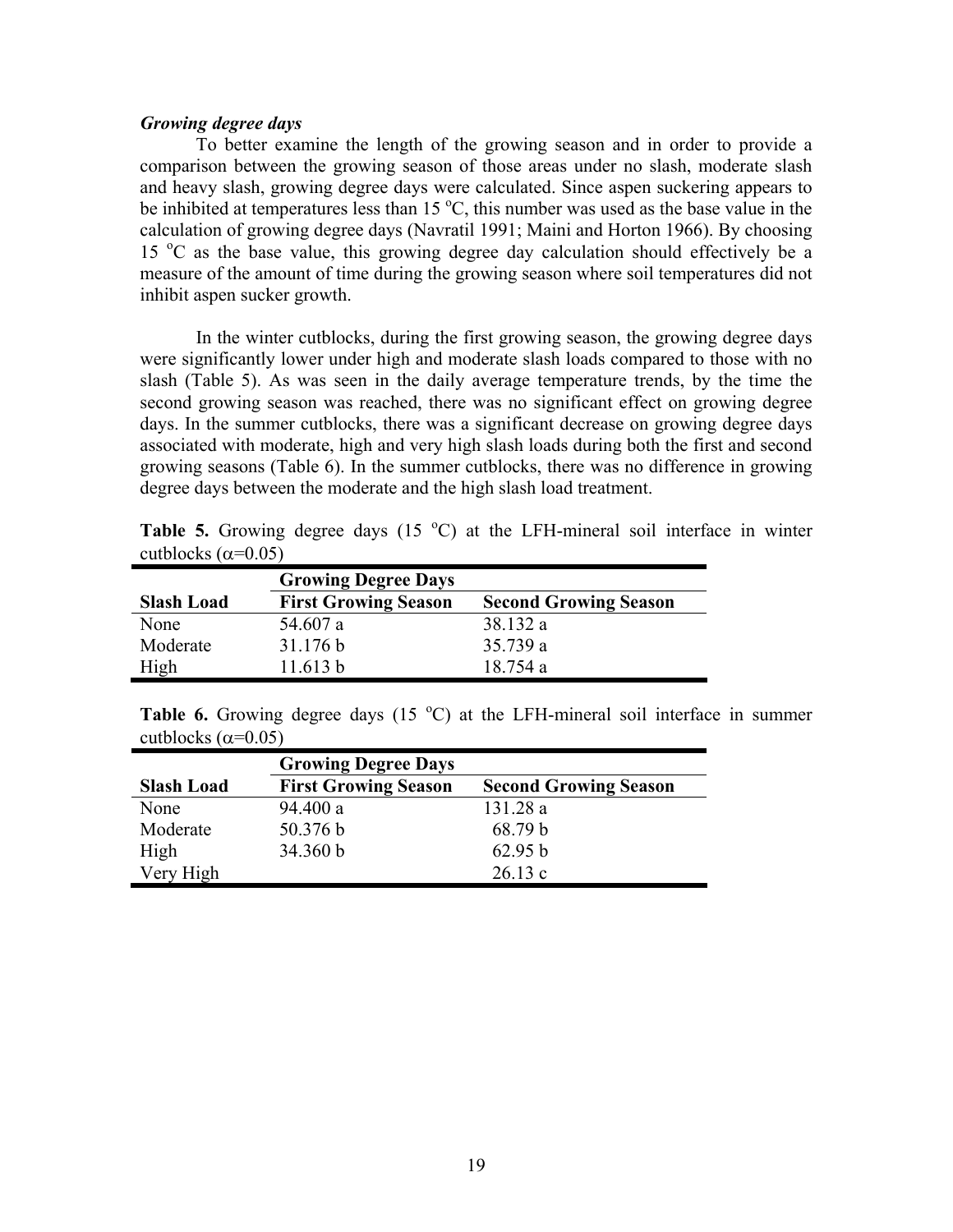# *Number of hours each day where soil temperature is above*  $15^{\circ}C$

 Increased levels of slash loading resulted in a significant decrease in the number of hours each day where the soil temperature reached  $15^{\circ}$ C in both the winter (Table 7) and summer cutblocks (Table 8). These differences are accentuated during June, July and August. As well, June, July, and August were the three months during the growing season which seemed to consistently have a substantial number of hours where soil temperature was above 15 °C. The month of July is likely the most influential time for aspen sucker growth as it had the most hours each day where soil temperatures in the rooting zone  $reached$  15 $°C$ .

**Table 7.** Mean number of hours each day where the soil temperature at the LFH-mineral soil interface in winter cutblocks was at least 15  $^{\circ}$ C during both the first and second growing seasons  $(α=0.05)$ 

|                       |          |                   |                   | Mean hours each day where soil temperature $>$ 15 °C |                   |                   |
|-----------------------|----------|-------------------|-------------------|------------------------------------------------------|-------------------|-------------------|
|                       | Load     | May-99            | <b>Jun-99</b>     | <b>Jul-99</b>                                        | Aug-99            | Sep-99            |
| <b>First Growing</b>  | None     | 0.86a             | 6.36a             | 12.58a                                               | 10.04a            | 0.23a             |
| <b>Season</b>         | Moderate | 0.10 <sub>b</sub> | 3.26 <sub>b</sub> | 10.01 <sub>b</sub>                                   | 9.16a             | 0.08a             |
|                       | High     | 0.00 <sub>b</sub> | 0.79c             | 5.95c                                                | 5.49 <sub>b</sub> | 0.00a             |
| <b>Second Growing</b> | None     | 0.75a             | 1.87a             | 11.30a                                               | 9.69a             | 1.02a             |
| <b>Season</b>         | Moderate | 0.01 <sub>b</sub> | 1.20ab            | 10.97a                                               | 9.64a             | $0.44$ ab         |
|                       | High     | 0.00 <sub>b</sub> | 0.11 b            | 8.25 <sub>b</sub>                                    | 6.62 <sub>b</sub> | 0.00 <sub>b</sub> |

**Table 8.** Mean number of hours each day where the soil temperature at the LFH-mineral soil interface in summer cutblocks was at least  $15\text{ °C}$  during both the first and second growing seasons  $(\alpha=0.05)$ 

|                       |           |                   |                   |               | Mean hours each day where soil temperature > 15 °C |           |
|-----------------------|-----------|-------------------|-------------------|---------------|----------------------------------------------------|-----------|
|                       | Load      | May-99            | <b>Jun-99</b>     | <b>Jul-99</b> | Aug-99                                             | Sep-99    |
| <b>First Growing</b>  | None      |                   |                   | 19.57 a       | 15.82 a                                            | 0.62a     |
| <b>Season</b>         | Moderate  |                   |                   | 16.88 b       | 13.58 ab                                           | 0.42a     |
|                       | High      |                   |                   | 15.77 b       | 12.50 <sub>b</sub>                                 | 0.13a     |
| <b>Second Growing</b> | None      | 0.81a             | 5.12a             | 17.71a        | 14.85 a                                            | 0.85a     |
| <b>Season</b>         | Moderate  | 0.34ab            | 2.17 <sub>b</sub> | 15.61 b       | 13.32a                                             | 0.81a     |
|                       | High      | 0.00 <sub>b</sub> | 0.72c             | 13.73 b       | 13.15a                                             | $0.07$ bc |
|                       | Very High | 0.00 <sub>b</sub> | 0.07c             | 9.34c         | 9.40 <sub>b</sub>                                  | 0.00c     |

#### *Aspen regeneration*

 Increased slash loads had a significantly negative effect on the number of suckers produced, the leaf area index (LAI) and the total sucker volume for both the winter and the summer cutblocks (Table 9, Table 10). The average number of suckers decreased from 15 suckers per  $m^2$  (150, 000 suckers per ha) under no slash load, to 1.4 suckers per  $m<sup>2</sup>$  (14,000 suckers per ha) under high slash loads. In the winter cutblocks the LAI and sucker volume also significantly decreased under the high slash load. The moderate slash load however, did not have a significantly different effect on LAI and sucker volume compared to those under the no slash load treatment.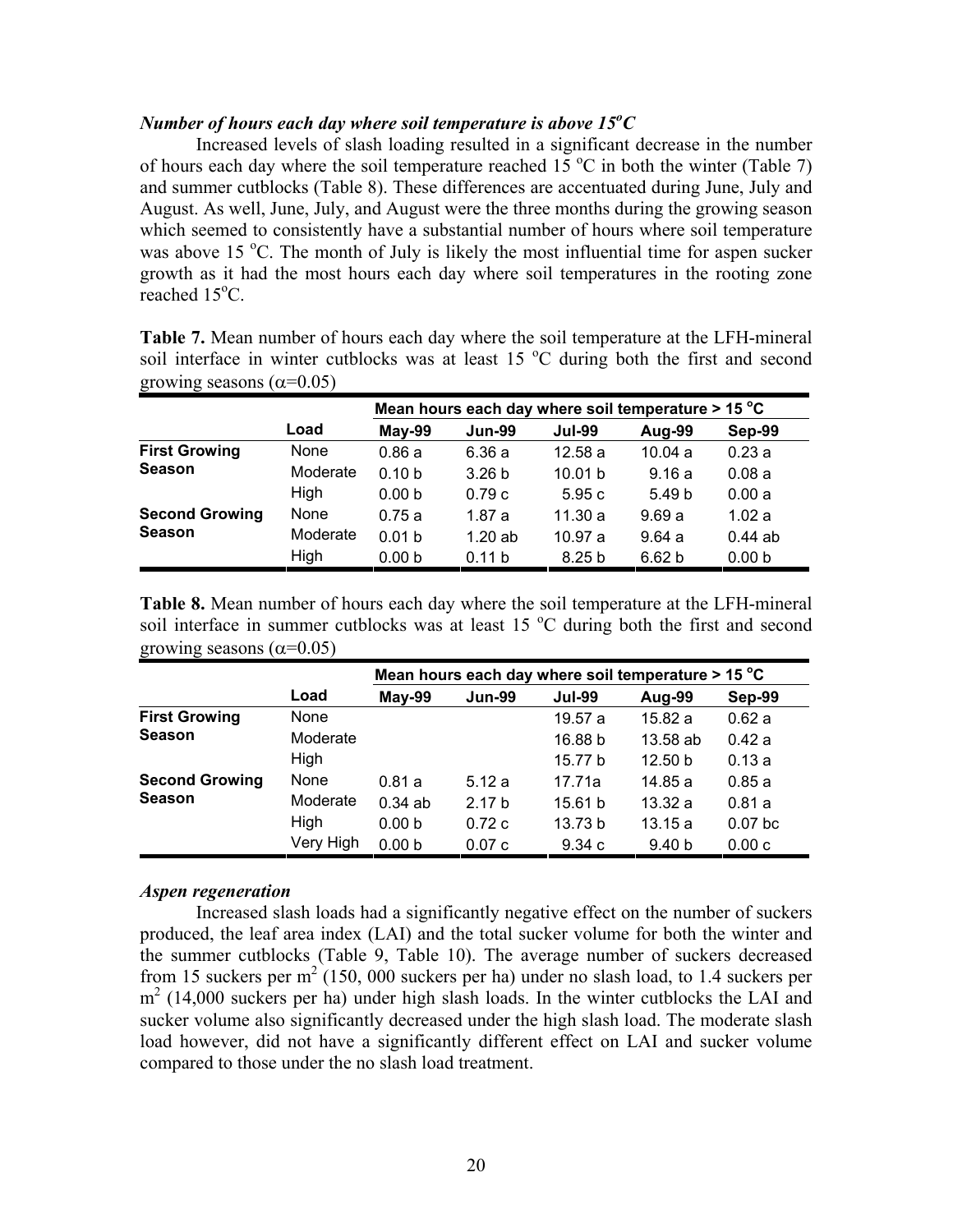In the summer cutblocks, there was a significant decrease in aspen sucker production under the moderate slash load, the high slash load, and the very high slash load. The average number of suckers decreased from 15 suckers per  $m<sup>2</sup>$  (150,000 suckers ha<sup>-1</sup>) with no slash load, to 1.8 suckers per  $m^2$  (18,000 suckers ha<sup>-1</sup>) with very high slash loads. LAI and sucker volume also significantly decreased under higher slash loads. The trend for aspen sucker production in summer cutblocks was similar to the trend observed in daily soil temperatures in summer cutblocks. While any amount of slash did have a negative effect on aspen productivity, there was no significant difference in this negative effect between moderate slash loads and high slash loads. Considering that the moderate and high slash load categories in the summer cutblocks were actually lower than those same categories in the winter cutblocks, this suggests that summer cutblocks were more sensitive to the effects of smaller amounts of slash loading both in terms of soil temperatures and aspen productivity.

 Steneker (1973) indicated that aspen clones in the Duck Mountain Forest Reserve are approximately 0.2 acres (0.08 ha) in size. This ample system of roots should be able to produce and support a substantial number of aspen suckers after harvest operations. Large lateral root systems can typically support thousands of aspen suckers. Typical stocking density after harvest operations can be higher than 80,000 suckers per ha but varies substantially (Steneker 1976; Huffman et al. 1999). Manitoba's current Forest Renewal Standard for hardwood regeneration requires that after 5 years of growth, acceptable minimum hardwood densities range from 2500 to 6000 stems  $ha^{-1}$  (Delaney 1995). However these values cannot be compared with those densities measured in the first year after harvest. Aspen stands are known to reach their peak sucker production usually within two years following harvest operations and self thinning rapidly begins to occur (Peterson and Peterson 1992). According to Bates et al. (1991) and Huffman et al. (1999), 25,000 suckers per ha is an accepted minimal amount of initial sucker production for successful stand regeneration.

| <b>Slash Load</b> | Number of<br><b>Suckers</b><br>$(m^{-2})$ | <b>Leaf Area</b><br>Index | <b>Mean Sucker</b><br>Height<br>(cm) | <b>Mean Sucker</b><br>Rcd<br>(cm) | <b>Sucker</b><br>volume<br>$\rm (cm^3\,m^{\text{-}2})$ |
|-------------------|-------------------------------------------|---------------------------|--------------------------------------|-----------------------------------|--------------------------------------------------------|
| None              | 15.0 a                                    | 1.02a                     | 81.8 a                               | 0.94a                             | 292.6a                                                 |
| Moderate          | 9.5 <sub>b</sub>                          | 0.77a                     | 67.2 ab                              | 0.75a                             | 214.6a                                                 |
| High              | 1.4 c                                     | 0.12 <sub>b</sub>         | 49.3 b                               | 0.62a                             | 37.2 <sub>b</sub>                                      |

**Table 9.** Sucker regeneration parameters at the end of the second growing season in winter cutblocks  $(\alpha=0.1)$ 

**Table 10.** Sucker regeneration parameters at the end of the second growing season in summer cutblocks  $(\alpha=0.1)$ 

| Load      | Number of        | <b>Leaf Area</b>  | <b>Mean Sucker</b> | <b>Mean Sucker</b> | <b>Sucker</b>     |
|-----------|------------------|-------------------|--------------------|--------------------|-------------------|
|           | <b>Suckers</b>   | <b>Index</b>      | Height             | Rcd                | Volume            |
|           | $(m^{-2})$       |                   | (cm)               | (cm)               | $\rm (cm^3\,m^2)$ |
| None      | 15.0a            | 0.60a             | 45.4a              | 0.55a              | 52.2 a            |
| Moderate  | 7.7 <sub>b</sub> | $0.37$ ab         | 39.1a              | 0.40a              | 19.9 <sub>b</sub> |
| High      | 4.3 <sub>b</sub> | $0.30$ ab         | 39.7a              | 0.43a              | 12.7 <sub>b</sub> |
| Very High | 1.8 b            | 0.11 <sub>b</sub> | 31.9a              | 0.38a              | 10.4 <sub>b</sub> |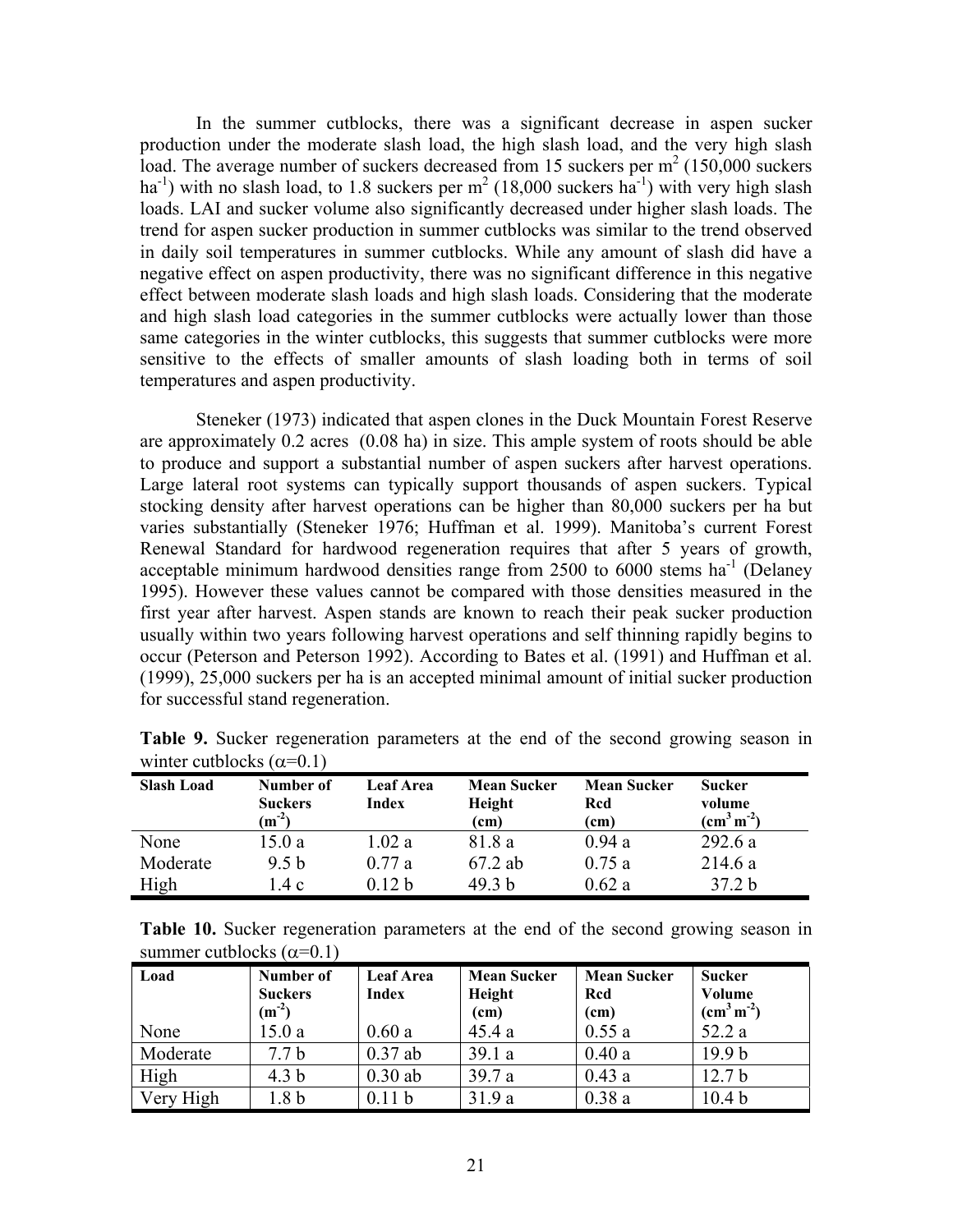#### *Diurnal temperature fluctuation*

 Diurnal temperature fluctuations in the field are believed to play a favourable role in sucker initiation. Maini and Horton (1966) showed that aspen had poor suckering potential during hot days and increased suckering potential associated with cool nights. Zasada and Schier (1973) also did some preliminary work examining diurnal temperature fluctuations. While Maini and Horton (1966) found that temperatures above 23  $^{\circ}$ C were inhibitory to aspen suckering if they are held constant, Zasada and Schier showed that if a diurnal fluctuation occurs ( $25 \text{ °C}$  / 15  $\text{ °C}$ ), these temperatures were no longer restrictive to aspen sucker growth.

Slash, a highly insulative material, may significantly alter the diurnal temperature cycles in cutblocks and thus may alter aspen suckering. Since increased amounts of slash dampen the diurnal fluctuation in soil temperatures, this may be in part responsible for the decreased sucker production associated with increased slash loading.

Table 11 indicates that with a daily mean of 15  $^{\circ}$ C, diurnal temperature fluctuations of 1.5  $\mathrm{^{\circ}C}$  and 3.5  $\mathrm{^{\circ}C}$  did not significantly effect sucker production. It may be that while 15  $\degree$ C is the minimum temperature where aspen sucker initiation and growth can begin to occur, this temperature is simply not high enough to produce enough biomass to notice any significant differences between aspen suckers (note the very small dry mass of suckers in Table 11).

| <b>Diurnal</b><br><b>Variation</b><br>$(^{0}C)$ | <b>Number</b><br>оf<br>suckers | <b>Number</b><br><sub>of</sub><br>sprouts | <b>Total</b><br>suckers<br>and<br>sprouts | Mean<br>height<br>(cm) | Mean<br>rcd<br>(cm) | Mean<br>dry<br>mass<br>(g) |
|-------------------------------------------------|--------------------------------|-------------------------------------------|-------------------------------------------|------------------------|---------------------|----------------------------|
| $\overline{0}$                                  | 1.5 a                          | 8.6 a                                     | 10.1a                                     | 9.2a                   | 0.34a               | 0.041a                     |
| 1.5                                             | 0.9a                           | 9.6a                                      | 10.5a                                     | 9.4a                   | 0.35a               | 0.021a                     |
| 3.5                                             | 1.5 a                          | 12.7a                                     | 14.2 a                                    | 9.2a                   | 0.47a               | 0.044a                     |

**Table** 11. Effect of diurnal temperature variation on sucker production at 15 °C ( $\alpha$ =0.1)

# **MANAGEMENT APPLICATIONS AND CONCLUSIONS**

Examination of the pattern of sucker initiation indicated that suckering was consistently occurring at a very shallow depth within the soil profile (<5 cm) and almost exclusively from within the LFH layer. In addition, the suckers more consistently initiated from the top side of the parental root, the area most susceptible to heavy impact. Sucker initiation nearer the soil surface means that the potential for root injury causes increase. Because aspen suckers are initiating near the soil surface simply due to the nature of aspen growth habit in this ecoregion, heavy machine traffic should be monitored closely or should be kept to a minimum during the summer.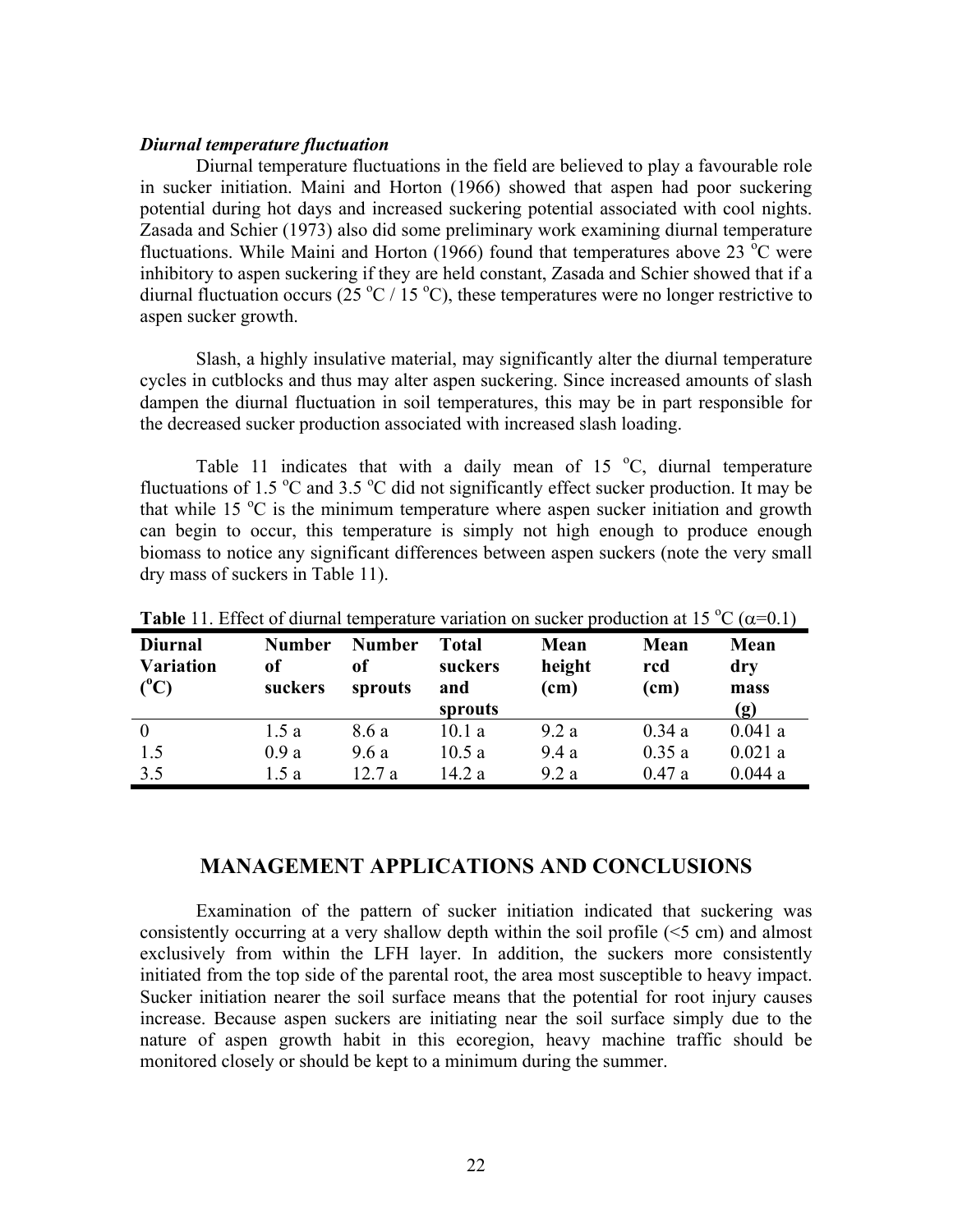Daily mean soil temperature profiles strongly indicated that increased levels of slash loading resulted in decreased soil temperatures especially right after harvest and during the early growing season. Analysis of the first date of fall frost, the spring thaw, length of the winter season and the growing degree days also indicated that not only does an increased slash load result in lower daily mean soil temperatures, it also results in a shorter growing season for those suckers under the heavier slash loads. As decreased soil temperatures and decreased growing season lengths have significant implications for aspen growth, harvest operations should try to avoid leaving large areas with high amounts of slash loads in order to ensure optimal soil temperature conditions for aspen regeneration.

Although the greatest differences in soil temperatures were seen in May, July seems to be the month during which the majority of aspen growth is likely to occur. In both the winter and summer cutblocks during the month of July, increased levels of slash loading resulted in a significant decrease in the amount of hours each day that soil temperature was above 15 °C. During the month of July, soil temperatures were consistently warm enough to encourage sucker growth.

The analysis of the effects of slash loads on sucker regeneration produced extremely interesting results. Navratil (1996) and Bella (1986) indicated that the amounts of suckers produced under conditions of heavy slash loading substantially decreases. Bella (1986) demonstrated that slash cover on Chernozem soils in Saskatchewan reduced both aspen regeneration and growth. However, no quantitative description of the amounts of slash cover is given and the specific effects of slash loading on soil temperatures were not considered. In this study, in summer cutblocks, moderate levels of slash do indeed severely limit aspen sucker growth and production while in winter cutblocks high levels of slash loading were capable of severely limiting aspen sucker growth and production. Increased slash loads resulted in quantified decreases in soil temperature which affected the number of aspen suckers and their growth.

Interestingly, the effects of slash loading on aspen regeneration also mirrored those effects noted for soil temperature. The trend for aspen sucker production in summer cutblocks was similar to the trend observed in daily soil temperatures in summer cutblocks. While any amount of slash does have a negative effect, there was no significant decrease in aspen regeneration between moderate slash loads and high slash loads. Since the moderate and high slash loads in the summer cutblocks were lower than those in the winter cutblocks, this suggests that either the aspen suckers in the summer cutblocks are more sensitive to the effects of slash loading on soil temperatures or that the summer cut methods differed from the winter cut methods in some way which correlated with the slash left on the cutblock. Apparently, it is essential to be especially cautious with the amount and distribution of slash left in summer cutblocks by harvest operations. In order to ensure successful aspen regeneration, it may be necessary to make an improved effort to distribute slash evenly within summer cutblocks.

 The effects of slash loading on both soil temperature and aspen regeneration must be considered in terms of its relative importance at a field scale level. The potential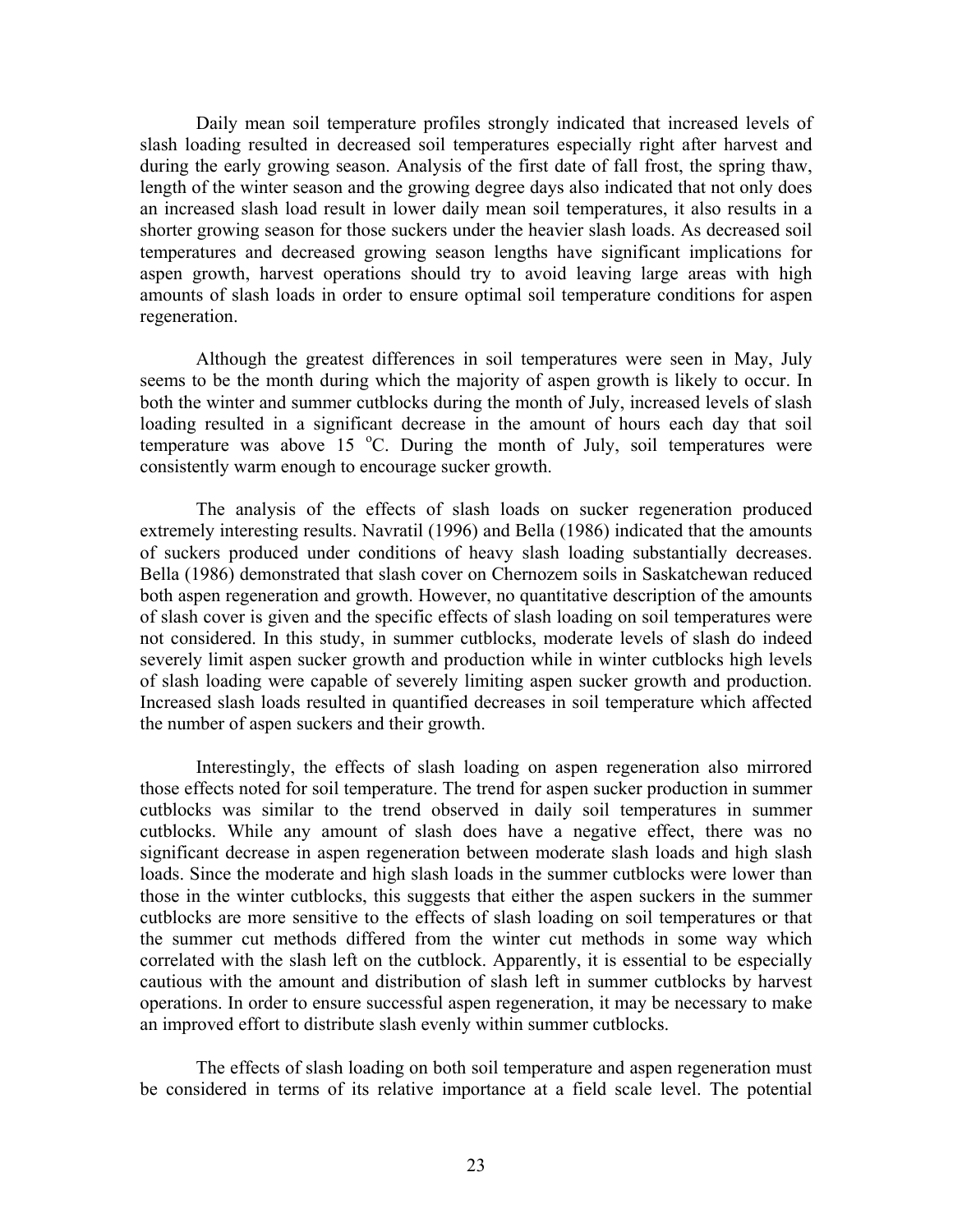negative effects of high levels of slash loading are only of importance if there is an incidence of high levels of slash normally found in cutblocks. Using the two slash estimation methods allowed for the estimation of the mean amount of slash in both winter and summer cutblocks. In both the winter and the summer cutblocks the mean amount of slash most often fell within the "moderate slash" loading category. In winter cutblocks, the mean amount of slash would likely have a very small if any impact at all on aspen regeneration. However, as previously noted, 14% of the area measured had slash which fell into the heavy category. Aspen growing under these conditions are likely to encounter a decrease in productivity. In the summer cutblocks, the mean amount of slash was described as a moderate amount of slash. Moderate slash loads do significantly decrease soil temperatures and aspen regeneration in summer cutblocks. These moderate amounts of slash will likely result in a significant decrease in aspen suckering capability on a larger scale in the summer cutblocks. Additionally, 11% of the sampled area in the summer cutblocks fell into the heavy category and would most likely result in a measurable decrease in aspen suckering success.

It may be argued that the number of suckers produced under high slash loads was still near the minimal amount of suckers necessary for successful regeneration. However, this negative effect on aspen is extremely important since early sucker growth is believed to be necessary to maintain the parental root system (Desrochers 2000). Until suckers have developed their own root systems, they depend on the parental root system for moisture and nutrients, thus it is important and necessary to maintain a healthy parental root system in order to have successful long term aspen suckering. These parental root systems initially provide the essentials for sucker growth but suckers must in turn provide carbohydrates necessary to maintain the healthy rooting system. Although sucker density standards are quite low, it may in fact be necessary to establish a higher density of aspen suckers in the first few years of forest regeneration in order to ensure that the parental root system is maintained. Distributing slash more evenly in cutblocks may decrease this negative effect on aspen suckers and aspen root systems. Harvest operations should avoid producing areas of very dense slash to ensure that healthy aspen root systems are able to sustain mature, fully stocked stands.

Perhaps further investigation of slash loading in cutblocks will be able to elucidate optimal or maximal levels of slash distribution for successful aspen regeneration. In order to reinforce the importance of slash distribution on a cutblock level, a visual slash loading guide was produced. Ideally, this was meant to be a visual estimation system developed for machine operators in order to ensure full stand regeneration.

Soil temperature is a factor which has a strong influence on root growth, root development, and ultimately aspen sucker productivity. Knowledge about this subject, is critical to implement management applications which will ensure long-term forest sustainability. Hopefully by using the information gained in the study, analysis, and the visual slash loading guide, the ecology of trembling aspen and factors affecting stand reestablishment will be better understood.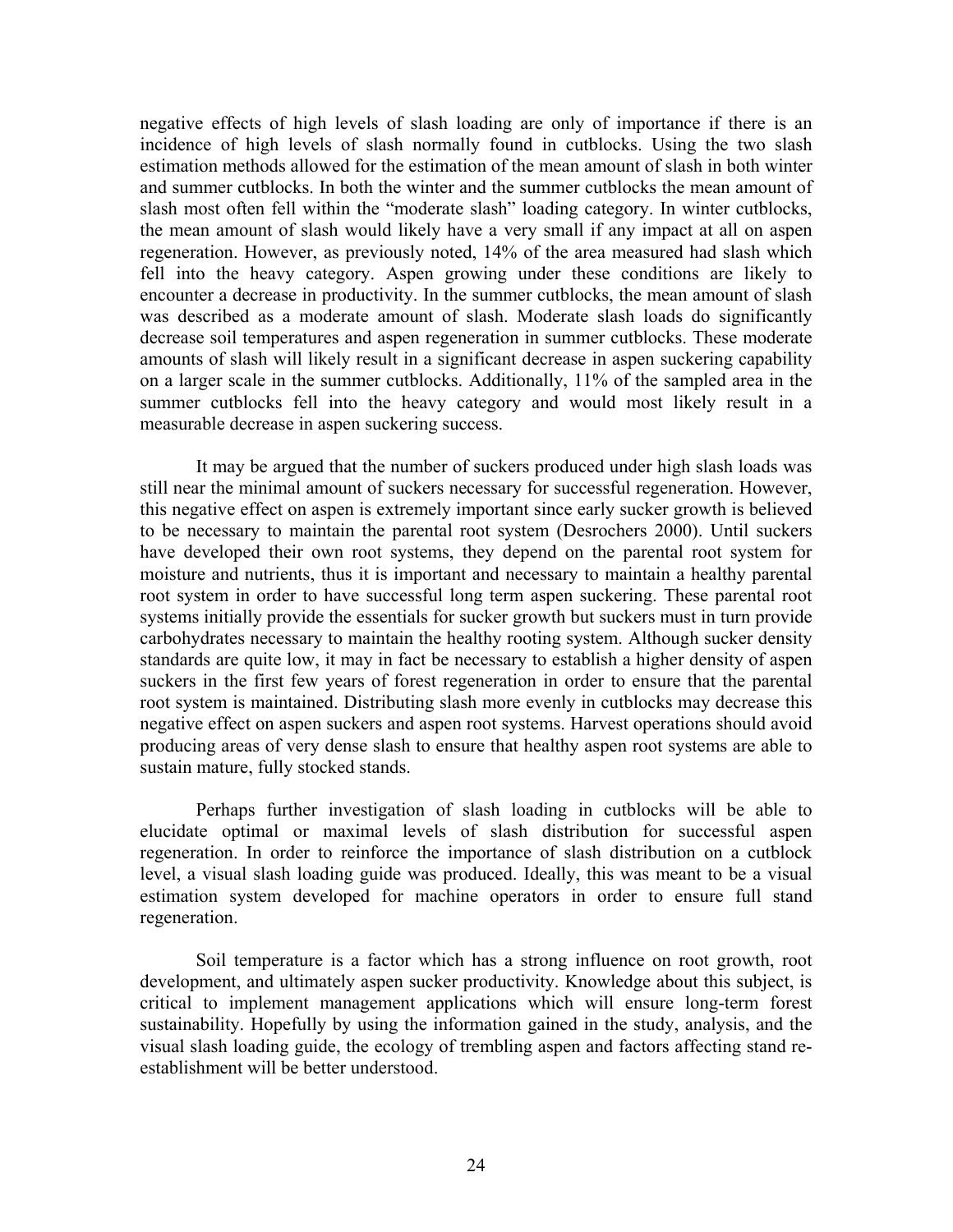# **REFERENCES**

- Bella, I.E. 1986. Logging practices and subsequent development of aspen stands in east -central Saskatchewan. For. Chron. 62: 81-83.
- Delaney, J.R.1995. Development of forest renewal standards for forest regeneration in Manitoba. Manitoba Forest Branch, Winnipeg, MB.

Desrochers, A. 2000. Aspen (*Populus tremuloides* Michx.) Clonal Root Dynamics and Respiration. Department of Renewable Resources. University of Alberta Ph.D. thesis.

- Farmer, R.E. Jr. 1962. Depth and diameter of the parent roots of aspen suckers. Univ. Michigan, Ann Arbor, Michigan For. Note No. 23: 1-4. [as cited in Johansson and Lundh 1988; original not seen].
- Farmer, R.E. Jr. 1963. Effects of light intensity on growth of *Populus tremuloides* cuttings under two temperature regimes. Ecology 44: 409-416.
- Hogg, E.H. Lieffers, V.J. 1991. The impact of *Calamagrostis canadensis* on soil thermal regimes after logging in northern Alberta. Can. J. For. Res. 21: 387-394.
- Johansson, T. Lundh, J. 1988. Sucker production from root cuttings of *Populus tremula* in relation to growing conditions. Scan. J. For. Res. 3: 75-82.
- Kemperman, J.A. 1978. Sucker-root relationships in aspen. Min. Nat. For. Note No. 12: 1-4. [as cited in Johansson and Lundh 1988; original not seen].
- Maini, J.S., Horton, K.W. 1966. Vegetative propagation of *Populus* spp. I. Influence of temperature on formation and initial growth of aspen suckers. Can. J. Bot. 44: 1183-1189.
- McInnis, B.G., Roberts, M.R. 1995. Seedling microenvironment in full-tree and treelength logging slash. Can. J. For. Res. 25: 128-136.
- McRae, D.J., Alexander, M.E., and Stocks, B.J. 1979. Measurement and description of fuels and fire behavior on prescribed burns: a handbook. Canadian Forestry Service. Great Lakes Forest Research Centre. Report 0-X-287.
- Navratil, S. 1991. Regeneration challenges. pp. 15-27 *In*: Aspen management for the 21<sup>st</sup> Century. Proceedings of a symposium held November 20-21, 1990, Edmonton, Alberta. S. Navratil and P.B. Chapman (Eds).For. Can., Northwest Reg., North. For. Cen. and Poplar Counc. Can., Edmonton, Alberta.
- Navratil, S. 1996. Sustained aspen productivity on hardwood and mixed wood sites. *In*  Ecology and Management of B.C. Hardwoods. P.G. Comeau, G.J. Harper, M.E. Blache, J.O. Boateng, K.D. Thomas (Eds). Workshop Proceedings. October 1996. FRDA Report No. 255.
- Newman, E.I. 1966. Method of estimating the total length of root in a sample. J. Appl. Ecol. 3: 139-145.
- Perala, D.A.. 1991. Renewing decadent aspen stands. pp. 77-82. *In*: Aspen management for the  $21<sup>st</sup>$  Century. Proceedings of a symposium held November 20-21, 1990, Edmonton, Alberta. S. Navratil and P.B. Chapman (Eds). For. Can., Northwest Reg., North. For. Cen. and Poplar Counc. Can., Edmonton, Alberta.
- Peterson, E.B., Peterson, N.M. 1992. Ecology, management, and use of aspen and balsam poplar in the prairie provinces, Canada. For. Can., Northwest Reg., North. For. Cent., Edmonton, Alberta. Spec. Rep. 1.